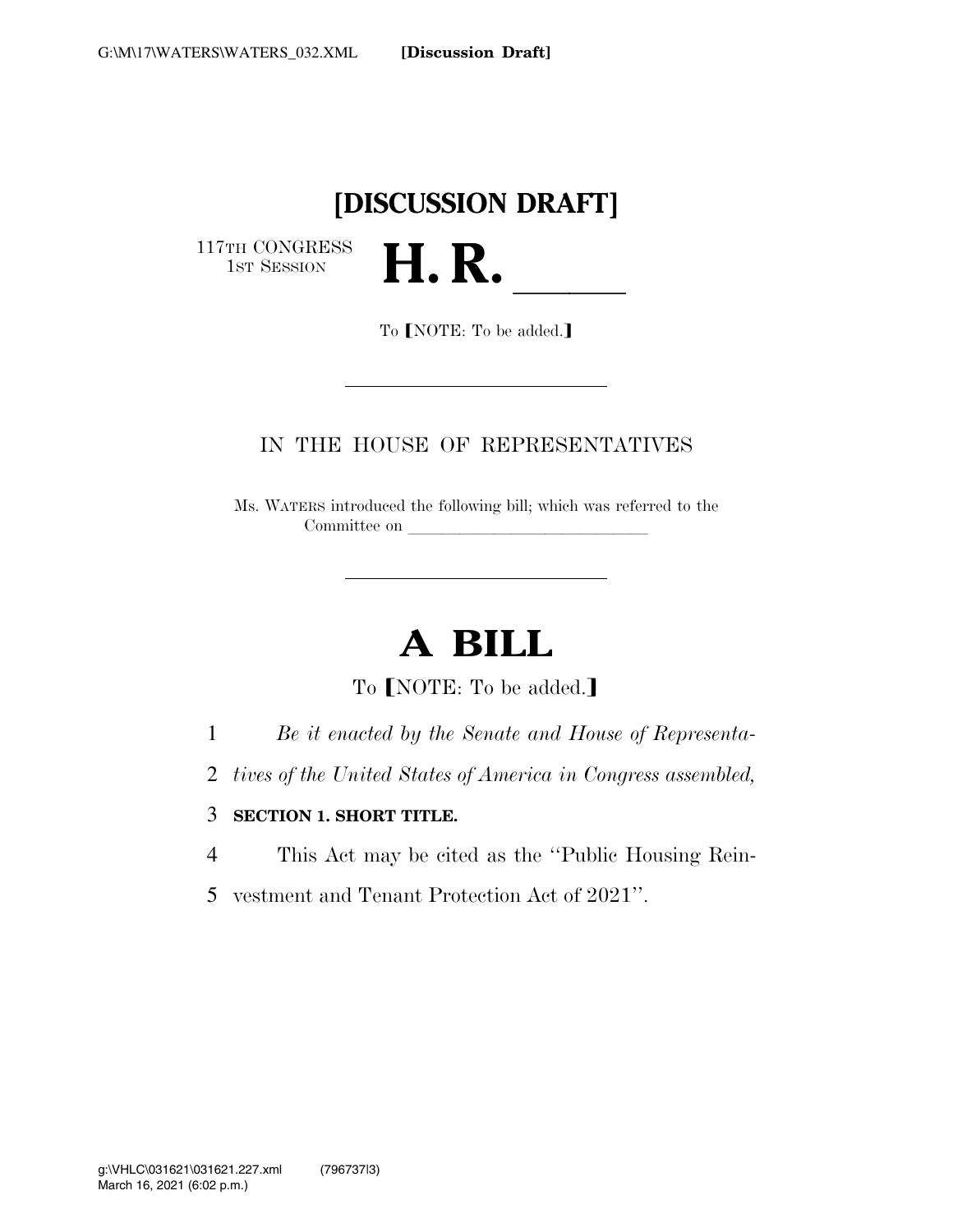$\mathfrak{D}$ 

## **TITLE I—PUBLIC HOUSING ONE- FOR-ONE REPLACEMENT AND TENANT PROTECTION**

**SEC. 101. DEMOLITION AND DISPOSITION OF PUBLIC HOUS-**

**ING.** 

 (a) AMENDMENTS TO SECTION 18.—Section 18 of the United States Housing Act of 1937 (42 U.S.C. 1437p) is amended—

 (1) by redesignating subsections (a) through (h) as subsections (b) through (i), respectively;

 (2) by inserting before subsection (b) (as so re- designated by paragraph (1) of this subsection) the following new subsection:

 ''(a) APPLICABILITY.—Notwithstanding any other provision of law, this section shall apply to—

 ''(1) demolition, disposition, or demolition or disposition or both pursuant to conversion under section 22 or 33 of any public housing unit; and

 $\frac{1}{2}$  the taking of public housing units, directly or indirectly, through the use of eminent domain.''; (3) in subsection (b) (as so redesignated by paragraph (1) of this subsection)—

 (A) in the matter preceding paragraph (1)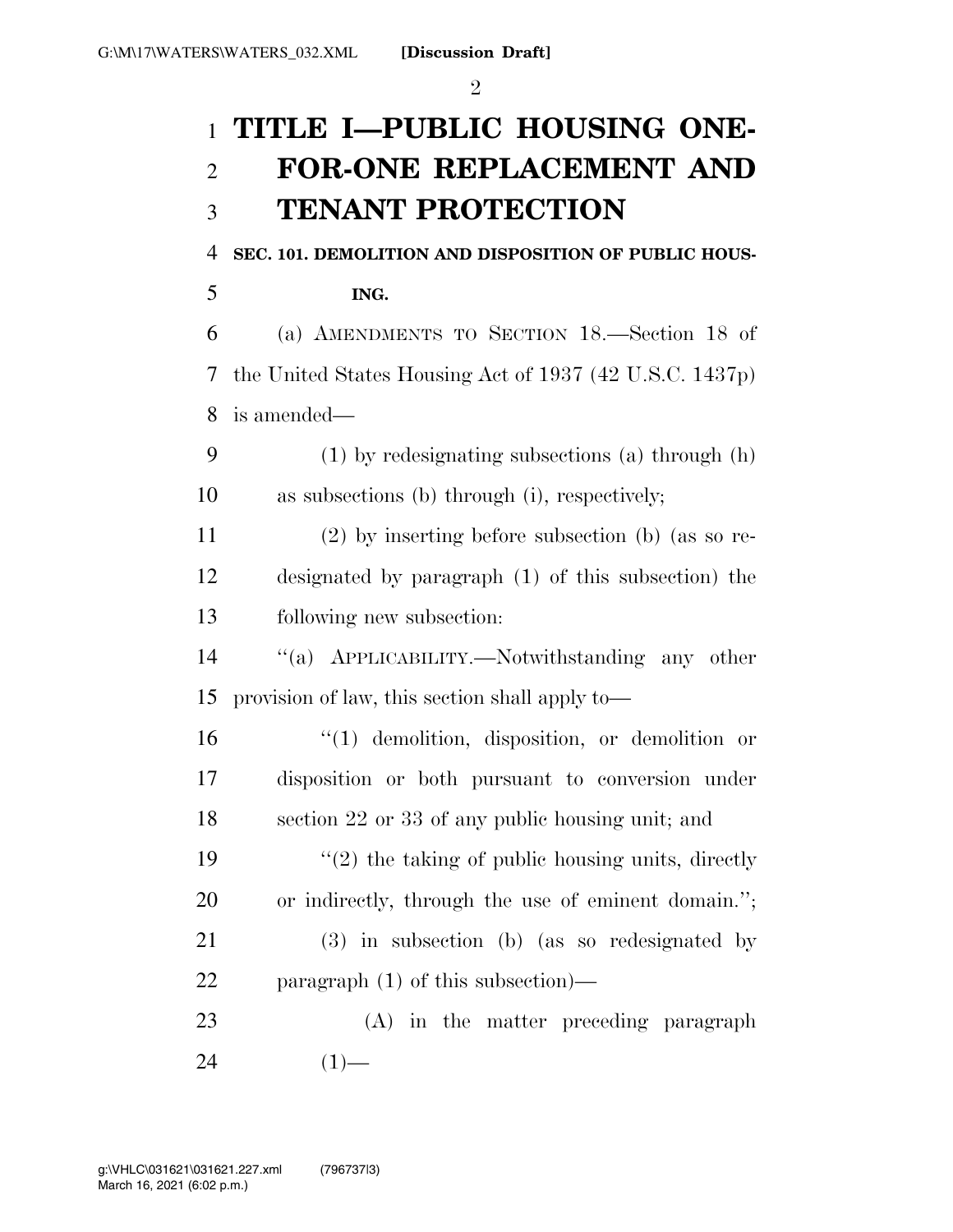| $\mathbf{1}$   | (i) by striking "subsection $(b)$ " and                 |
|----------------|---------------------------------------------------------|
| $\overline{2}$ | inserting "subsection $(e)$ "; and                      |
| 3              | (ii) by striking "if the public housing                 |
| $\overline{4}$ | agency certifies" and inserting "only if the            |
| 5              | Secretary determines that";                             |
| 6              | (B) in paragraph $(2)(A)(ii)$ , by striking             |
| $\overline{7}$ | "low-income housing" and inserting "housing             |
| 8              | for low-income, very-low income, and extremely          |
| 9              | low-income families consistent with the needs           |
| 10             | identified pursuant to section $5A(d)(1)$ in the        |
| 11             | public housing agency plan for the agency and           |
| 12             | with targeting requirements under section $16(a)$       |
| 13             | for public housing";                                    |
| 14             | $(C)$ by striking paragraph $(4)$ ;                     |
| 15             | (D) in paragraph $(5)(B)(ii)$ , by striking             |
| 16             | "and" at the end;                                       |
| 17             | (E) in paragraph (6), by striking "sub-                 |
| 18             | section (c)" and inserting "subsection $(d)$ ";         |
| 19             | (F) by redesignating paragraphs (5) and                 |
| 20             | $(6)$ as paragraphs $(4)$ and $(5)$ , respectively; and |
| 21             | $(G)$ by inserting after paragraph $(5)$ (as so         |
| 22             | redesignated) the following new paragraph.              |
| 23             | $(6)$ that the public housing agency has ob-            |
| 24             | tained from each resident information pursuant to       |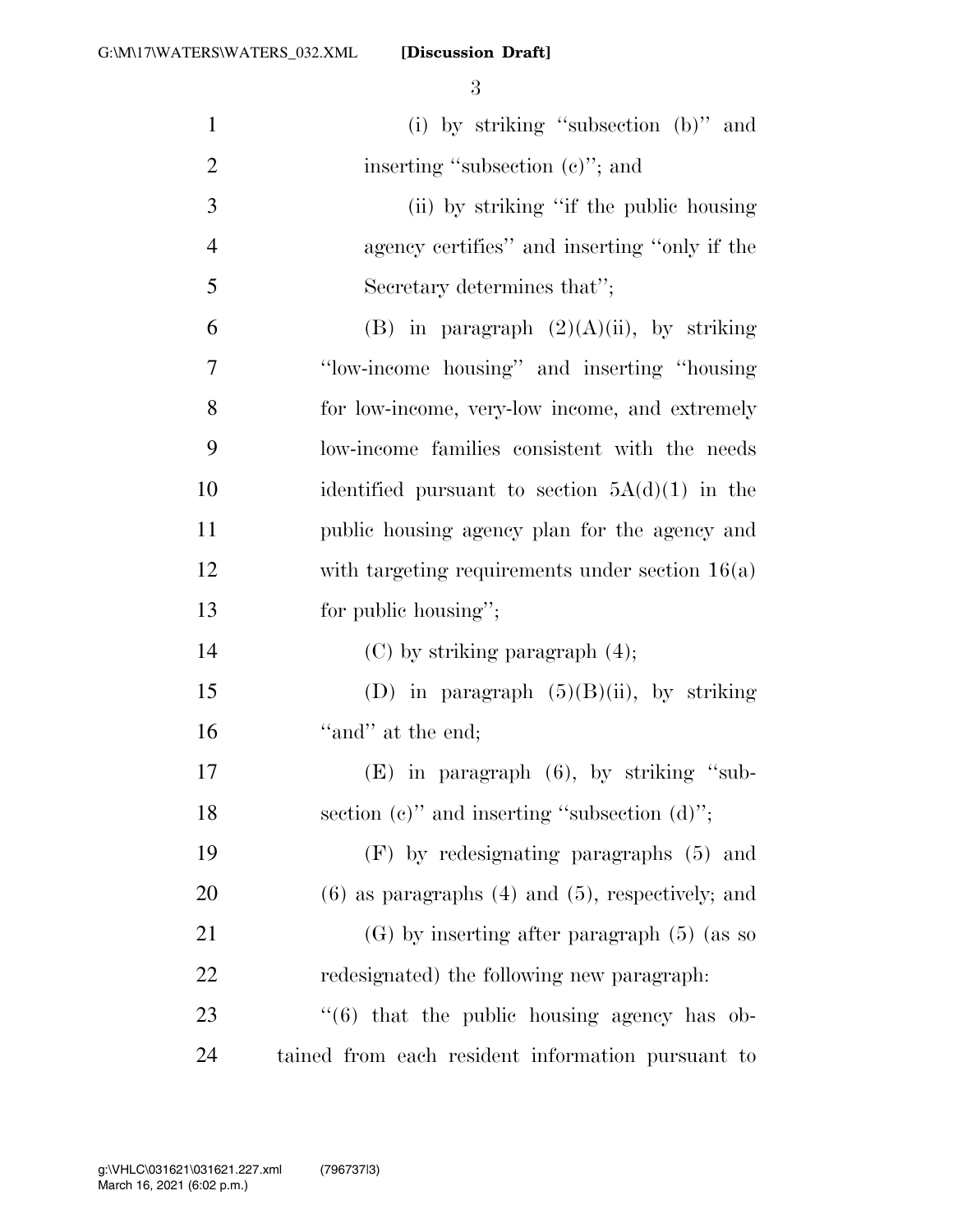| $\mathbf{1}$   | subsection $(f)(3)(B)$ and has established a replace-    |
|----------------|----------------------------------------------------------|
| $\overline{2}$ | ment housing preference for each such resident.";        |
| 3              | $(4)$ in subsection (c) (as so redesignated by           |
| $\overline{4}$ | paragraph $(1)$ of this subsection)—                     |
| 5              | $(A)$ in the matter preceding paragraph $(1)$ ,          |
| 6              | by striking "subsection (a)" and inserting "sub-         |
| 7              | section $(b)$ ";                                         |
| 8              | (B) in paragraph $(1)$ , by striking "or" at             |
| 9              | the end;                                                 |
| 10             | (C) in paragraph $(2)(C)$ , by striking the              |
| 11             | period at the end and inserting a semicolon;             |
| 12             | and                                                      |
| 13             | (D) by adding at the end the following new               |
| 14             | paragraphs:                                              |
| 15             | $(3)$ the application does not provide for the ac-       |
| 16             | tive involvement and participation of, and consulta-     |
| 17             | tion with, residents, resident advisory boards, and      |
| 18             | resident councils of the public housing development      |
| 19             | that is subject to the application during the planning   |
| 20             | and implementation of the plan for demolition, relo-     |
| 21             | cation, and replacement of the units;                    |
| 22             | $\lq(4)$ the proposed relocation, demolition, dis-       |
| 23             | position, demolition or disposition or both pursuant     |
| 24             | to conversion under section $22$ or $33$ , or the provi- |
| 25             | sion of replacement housing will not be carried out      |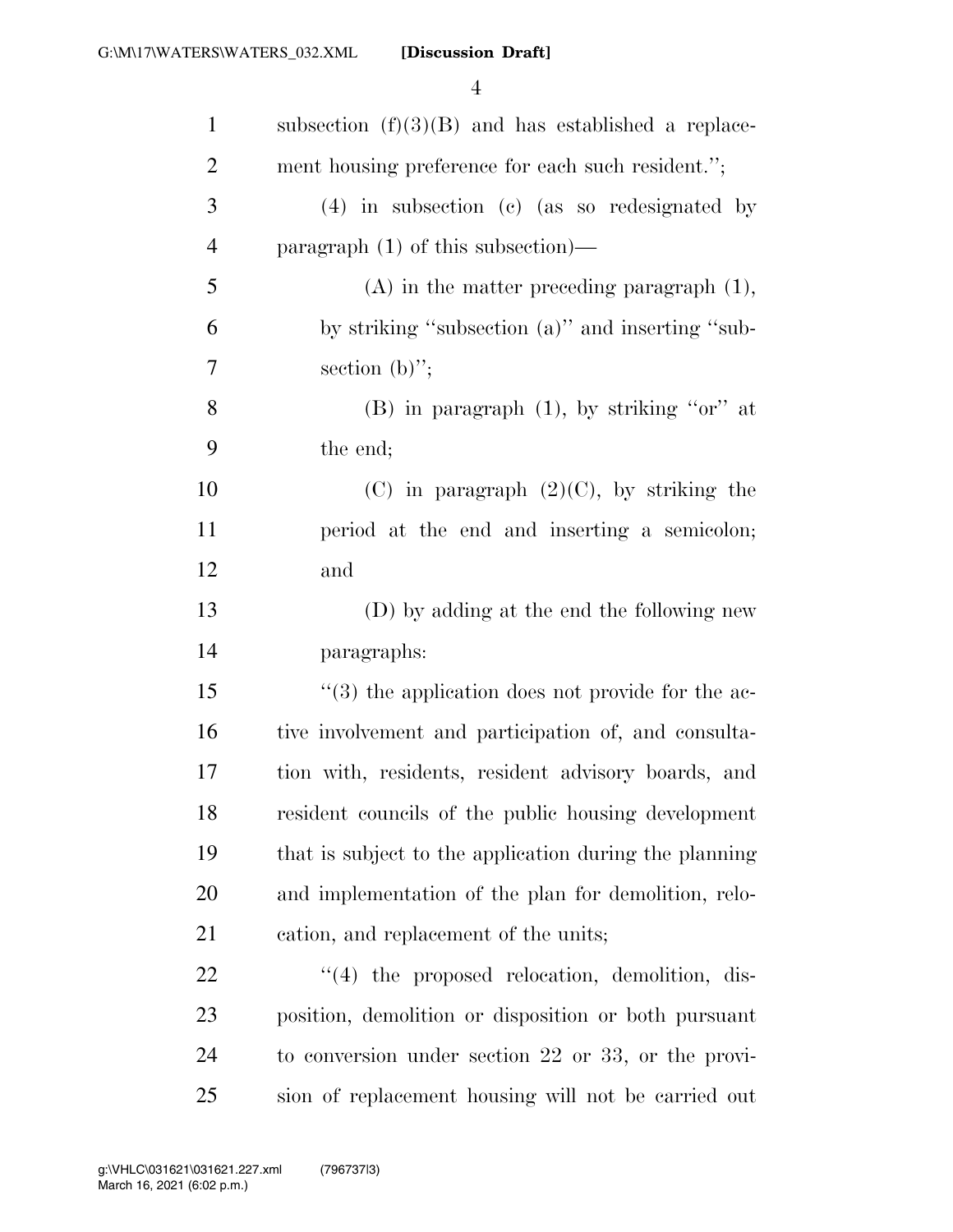| $\mathbf{1}$   | in a manner that affirmatively furthers fair housing,    |
|----------------|----------------------------------------------------------|
| $\overline{2}$ | as described in section $808(e)$ of the Civil Rights Act |
| 3              | of 1968 (42 U.S.C. 3608(e)), or that the measures        |
| $\overline{4}$ | proposed by the public housing agency to mitigate        |
| 5              | potential adverse impacts of the proposed relocation,    |
| 6              | demolition, disposition, demolition or disposition or    |
| 7              | both pursuant to conversion under section 22 or 33,      |
| 8              | or the provision of replacement housing on persons       |
| 9              | protected by section 804 of the Civil Rights Act of      |
| 10             | 1968 (42 U.S.C. 3604), are clearly insufficient or       |
| 11             | inappropriate; or                                        |
| 12             | $\lq(5)$ the proposed plan for relocation, demoli-       |
| 13             | tion, disposition, demolition or disposition or both     |
| 14             | subsequent to conversion pursuant to section 22 or       |
| 15             | 33, or the provision of replacement housing does         |
| 16             | $not$ —                                                  |
| 17             | "(A) comply with the requirements of sub-                |
| 18             | section (e) of this section;                             |
| 19             | $\cdot$ (B) include such certifications as the Sec-      |
| 20             | retary shall require of compliance with the re-          |
| 21             | quirements of subsection $(f)(3)$ ; or                   |
| 22             | $\cdot$ (C) include a relocation plan that meets         |
| 23             | the requirements of subsection $(h)(2)$ .";              |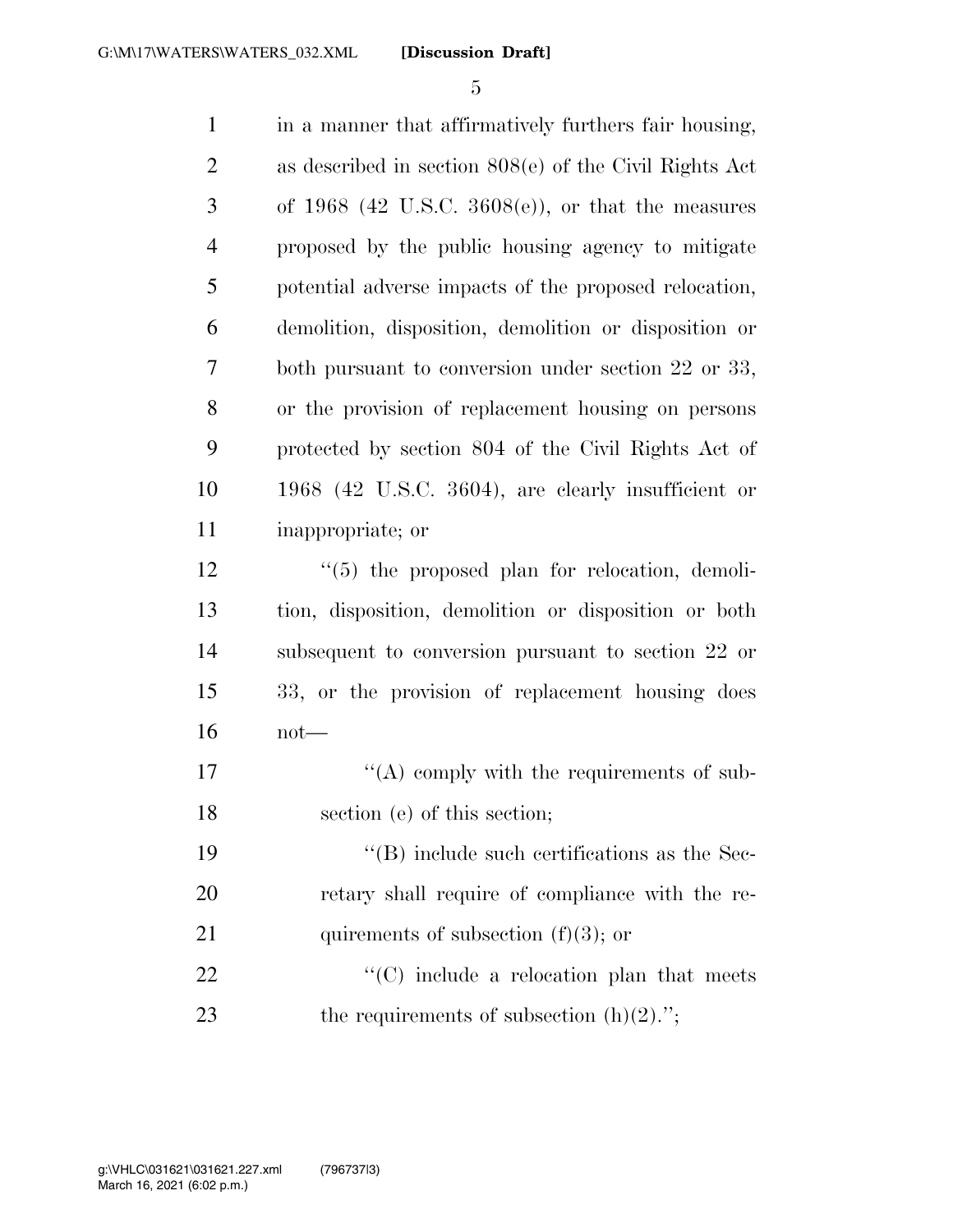(5) by striking subsection (e) (as so redesig- nated by paragraph (1) of this subsection) and in- serting the following new subsection: 4 "(e) REPLACEMENT UNITS.— 5 "(1) REQUIREMENT TO REPLACE OR MAINTAIN EACH UNIT.— 7 "(A) REPLACEMENT.—Except for demoli- tion pursuant to subsection (g) or as provided in paragraph (2) of this subsection, each public housing dwelling unit that undergoes demoli- tion, disposition, or demolition or disposition or both pursuant to conversion under section 22 or 33, or that is the subject of a taking, directly or indirectly, through the use of eminent do- main, after the date of the enactment of the , shall be replaced with a newly constructed, re- habilitated, acquired, or converted rental unit that complies with all of the requirements of this subsection. 20 "(B) REQUIREMENTS APPLICABLE TO RE- PLACEMENT UNITS.—Such replacement or con-verted units shall be subject to the same re-

 quirements regarding eligibility for occupancy (including income eligibility), tenant contribu-tion toward rent (including tenant authority to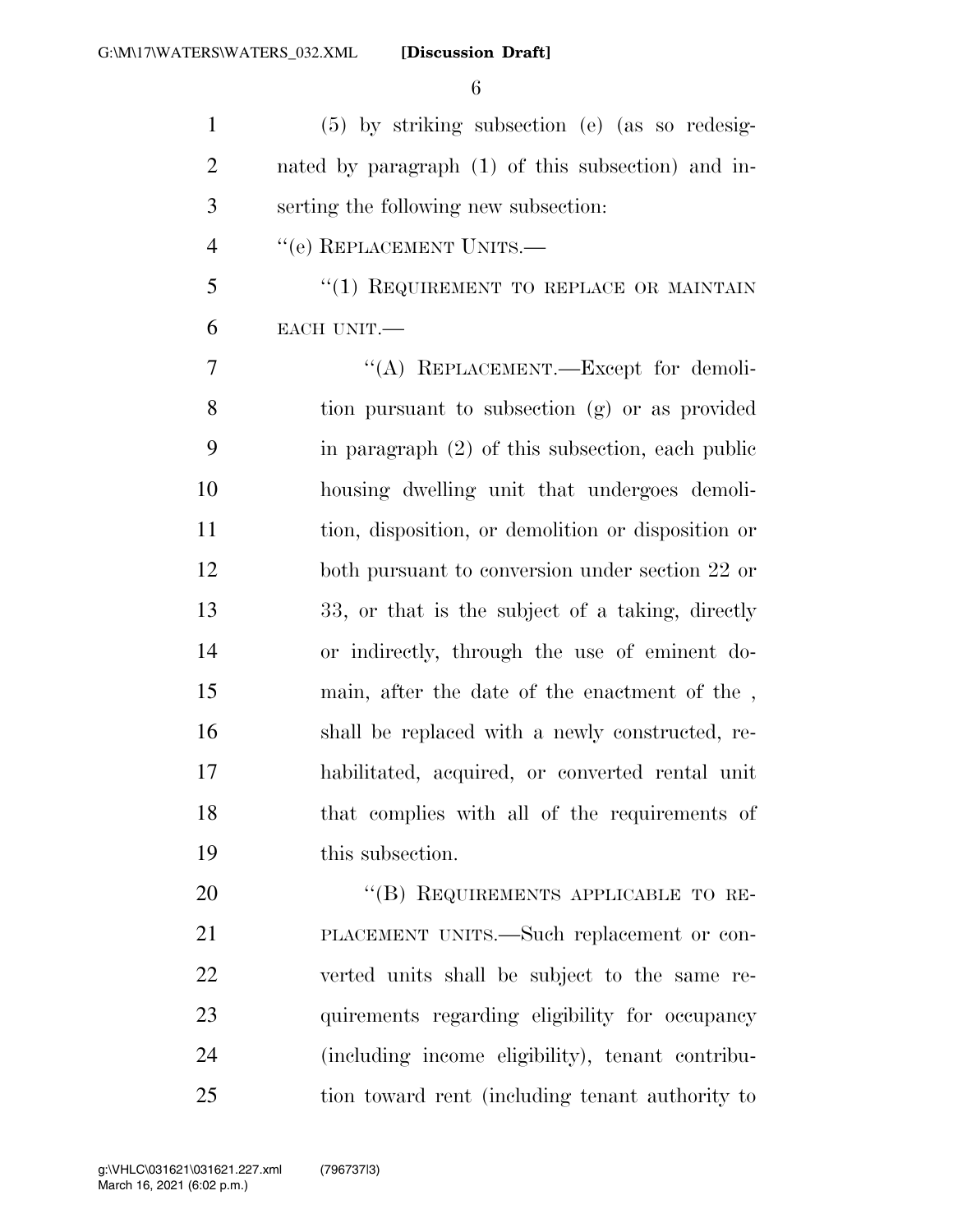select rental payment determination method), eviction protections and procedures, and afford- ability restrictions that are applicable to public housing dwelling units. Such requirements shall not terminate unless units are replaced with a comparable number of units that are subject to the same requirements.

8 "(C) TENANT PROTECTION VOUCHERS TO REPLACE DEMOLISHED, DISPOSED OF, OR CON- VERTED UNITS ON ONE-FOR-ONE BASIS.—Sub-11 ject only to the availability of amounts provided in appropriation Acts, the Secretary shall pro- vide replacement vouchers for rental assistance under section 8 for all dwelling units in projects that are demolished or disposed of pursuant to 16 this section or converted pursuant to section 22 or 33.

18 "(D) INAPPLICABILITY OF CERTAIN PROJECT-BASED VOUCHER REQUIREMENTS.— 20 Subparagraphs (B) and (D) of section  $8(0)(13)$  of the United States Housing Act of 1936 (re- lating to percentage limitation and income mix- ing requirement of project-based assistance) shall not apply with respect to vouchers used to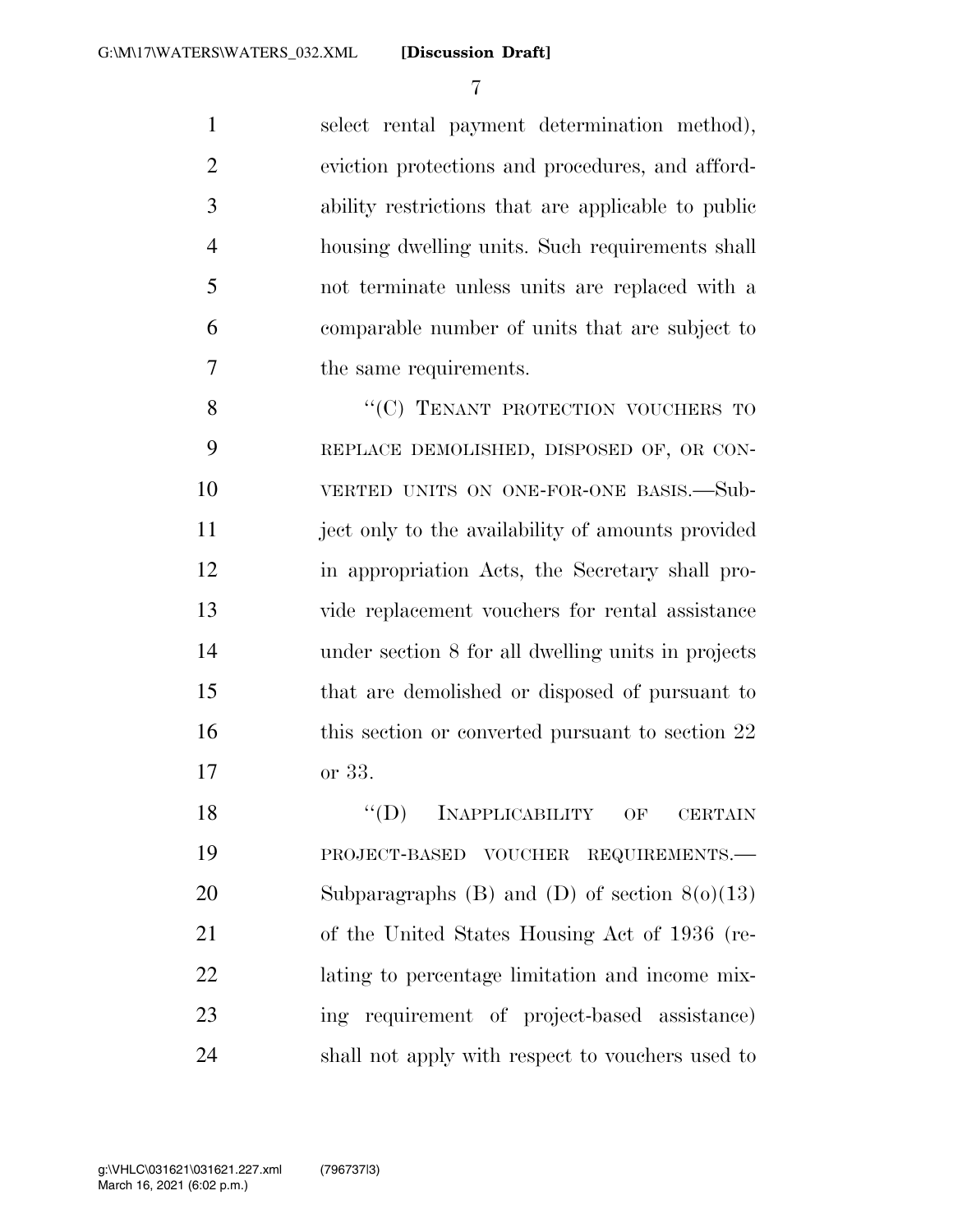comply with the requirements of this para- graph. 3 "(2) WAIVER.—The requirement under para- graph (1) may be waived by the Secretary with re- spect to up to 10 percent of the total number of public housing units owned by a public housing agency in any 10-year period, if—

8 ''(A) a judgment, consent decree, or other order of a court limits the ability of the appli-cant to comply with such requirements; or

 $\text{``(B)}$  the public housing agency dem- onstrates that there is an excess supply of af- fordable rental housing in areas of low poverty and provides data showing that, in the area surrounding the project or projects in which such units are located—

17 ''(i) at least 90 percent of vouchers issued under section 8(o) of the United States Housing Act of 1937 over the last 24 months to comparable families were successfully used to lease a dwelling unit within 120 days of issuance or, if a suffi- cient number of comparable families have not received vouchers, an alternative meas-ure, as the Secretary shall design, is met;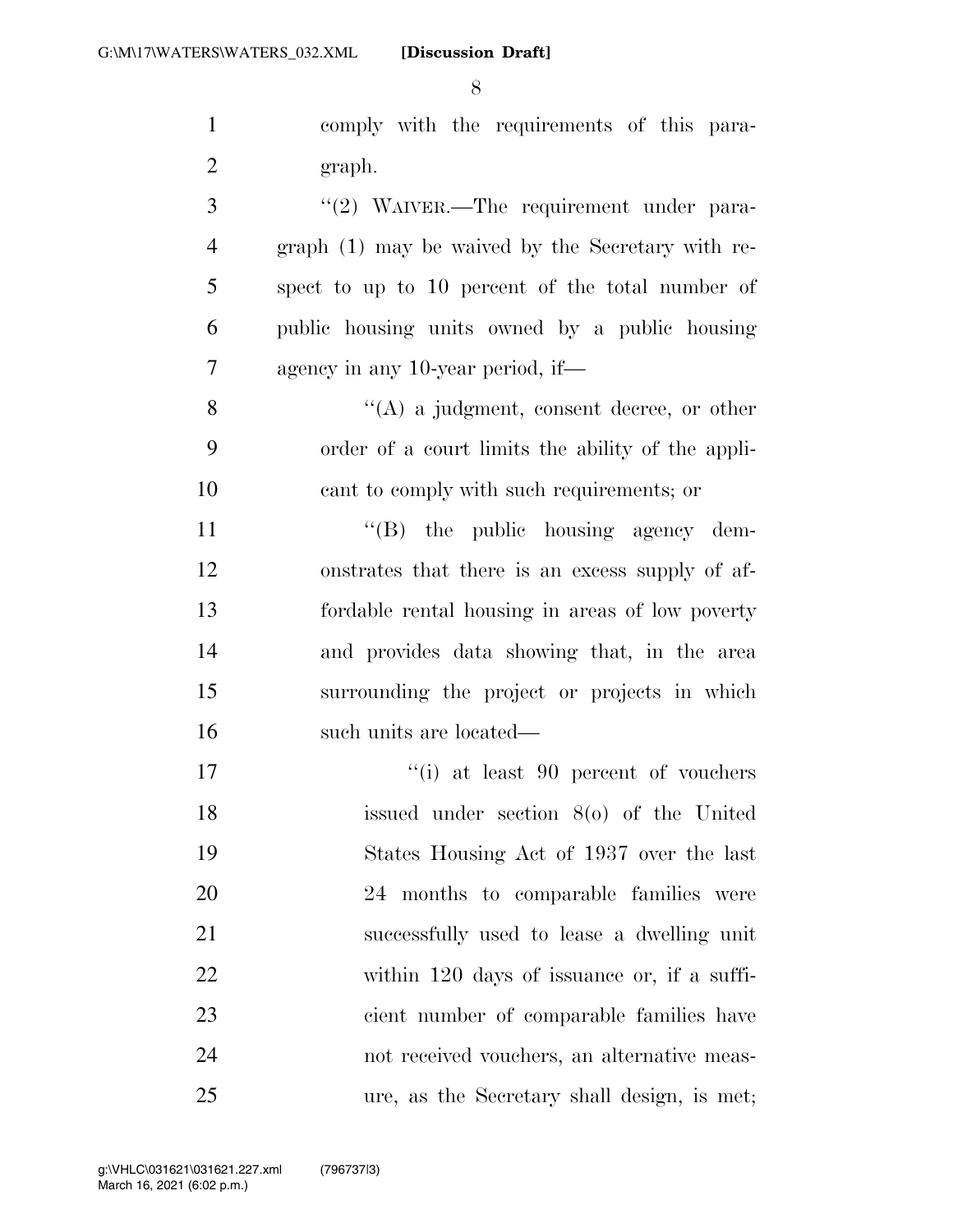| $\mathbf{1}$   | "(ii) existing voucher holders are                  |
|----------------|-----------------------------------------------------|
| $\overline{2}$ | widely dispersed geographically in areas of         |
| 3              | low poverty with access to public transpor-         |
| $\overline{4}$ | tation, education, and other amenities, as          |
| 5              | determined by the Secretary, among the              |
| 6              | available private rental housing stock; and         |
| 7              | "(iii) the applicant provides a market              |
| 8              | analysis demonstrating that—                        |
| 9              | "(I) there is a relatively high va-                 |
| 10             | cancy rate among units that would                   |
| 11             | meet or exceed housing quality stand-               |
| 12             | ards, as determined by the Secretary,               |
| 13             | within the market area with rent and                |
| 14             | utility costs not exceeding the applica-            |
| 15             | ble payment standard under section                  |
| 16             | 8(o) of the United States Housing Act               |
| 17             | of 1937 (42 U.S.C. 1437f(o)); and                   |
| 18             | "(II) such high vacancy rate                        |
| 19             | within the market area is expected to               |
| 20             | continue for the next 5 years or                    |
| 21             | longer.                                             |
| 22             | "(3) CONTINUATION OF USE RESTRICTIONS.              |
| 23             | In the event of a foreclosure or bankruptcy of an   |
| 24             | owner of such a property, notwithstanding any other |
| 25             | provision of State or Federal law, such property    |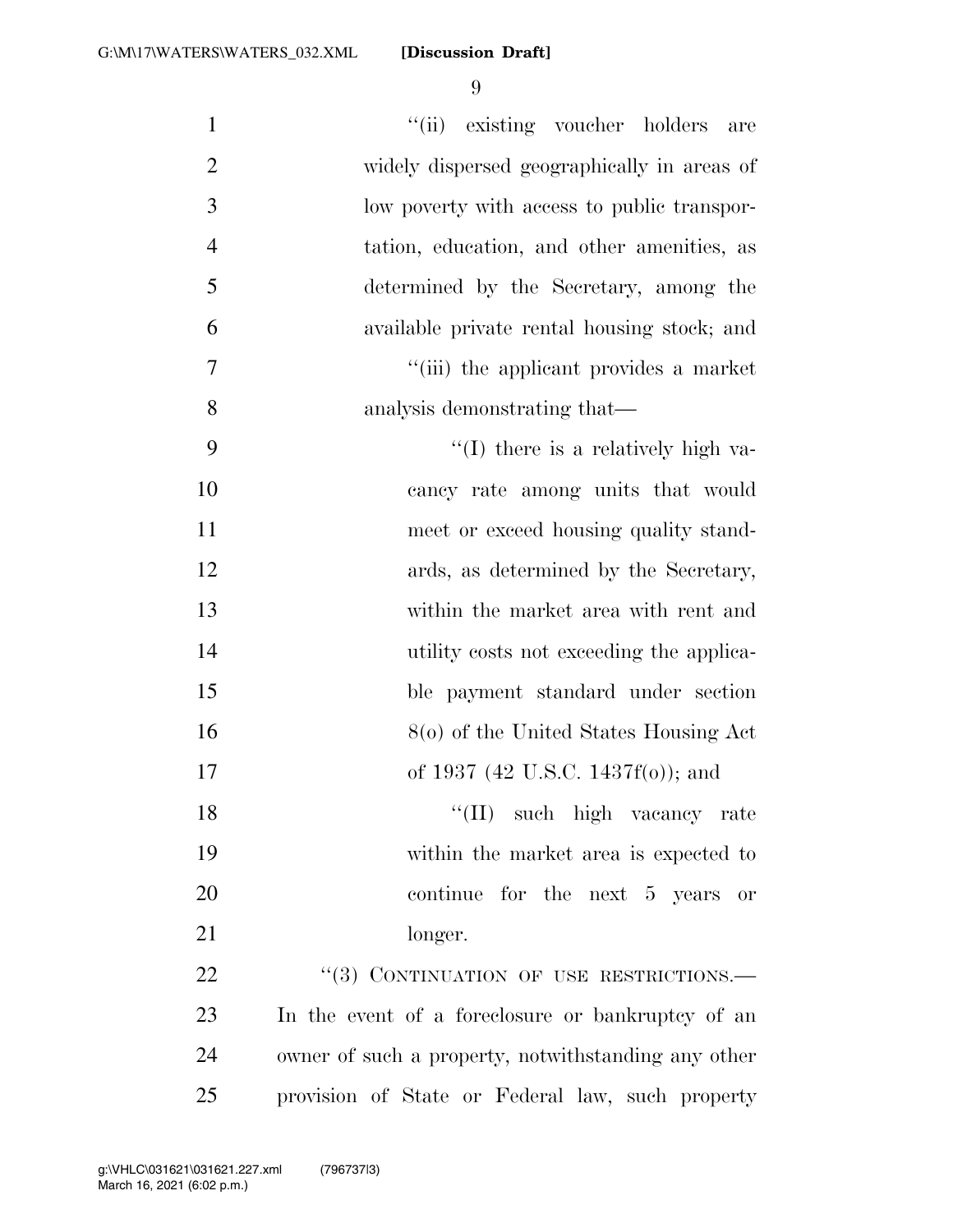shall remain subject to the requirements of any project-based rental assistance contract in existence at the time of the foreclosure or bankruptcy, the lease between the prior owner and tenants assisted under such contract, and any use agreement in ef- fect immediately before the foreclosure or bank- ruptcy filing, and a successor in interest in such property shall assume such contract, extensions, leases, and use agreement obligations, provided that the Secretary may modify this requirement if the Secretary determines that the converted units are not physically viable.

 ''(4) OTHER REQUIREMENTS.—Admission to, administration of, and eviction from replacement housing units that are not public housing dwelling units shall be subject to the following provisions to the same extent as public housing dwelling units:

18 "(A) Section 578 of the Quality Housing and Work Responsibility Act of 1998 (42 U.S.C. 13663; relating to ineligibility of dan-gerous sex offenders).

22 "'(B) Section 16(f) of the United States Housing Act of 1937 (42 U.S.C. 1437n(f); re-lating to ineligibility of certain drug offenders).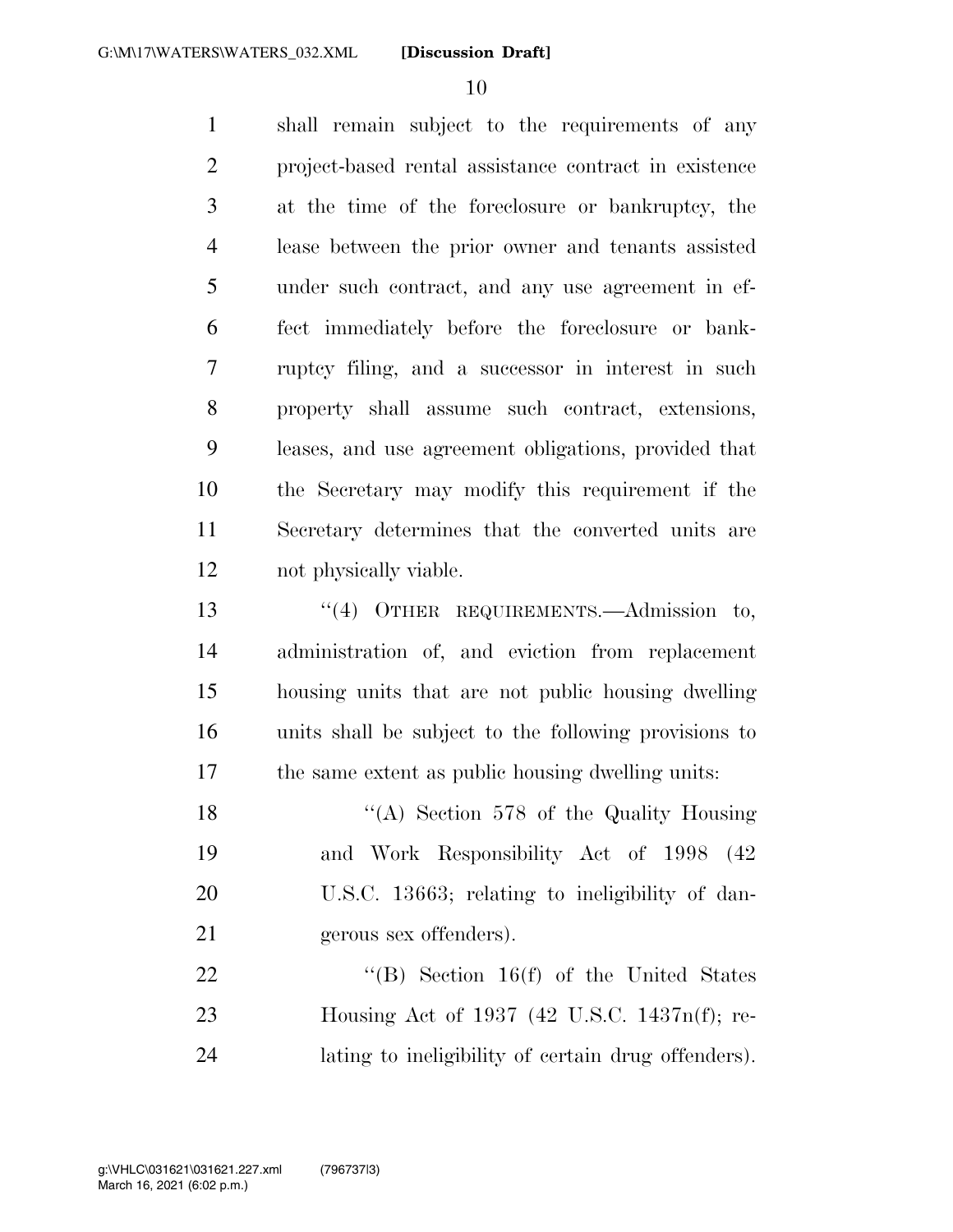| $\mathbf{1}$   | $"$ (C) Sections 20 and 21 of the United           |
|----------------|----------------------------------------------------|
| $\overline{2}$ | States Housing Act of 1937 (42 U.S.C. 1437r,       |
| 3              | 1437s; relating to resident management).           |
| $\overline{4}$ | $\lq\lq$ (D) Section 25 of the United States       |
| 5              | Housing Act of 1937 (42 U.S.C. 1437w; relat-       |
| 6              | ing to transfer of management at request of        |
| 7              | residents).                                        |
| 8              | "(E) Section $6(k)$ of the United States           |
| 9              | Housing Act of 1937 (42 U.S.C. 1437d(k); re-       |
| 10             | lating to administrative grievance procedure).     |
| 11             | "(F) Section $6(f)$ of the United States           |
| 12             | Housing Act of 1937 (42 U.S.C. 1437d(f); re-       |
| 13             | lating to housing quality requirements).           |
| 14             | "(G) Part 964 of title 24, Code of Federal         |
| 15             | regulations (relating to tenant participation and  |
| 16             | opportunities).                                    |
| 17             | "(5) RETENTION OF RIGHTS.—Tenants occu-            |
| 18             | pying a replacement housing unit shall have all    |
| 19             | rights provided to tenants of public housing under |
| 20             | this Act.                                          |
| 21             | $\lq(6)$ SIZE.—                                    |
| 22             | "(A) IN GENERAL.—Replacement units                 |
| 23             | shall be of comparable size, unless a market       |
| 24             | analysis shows a need for other sized units, in    |
| 25             | which case such need shall be addressed.           |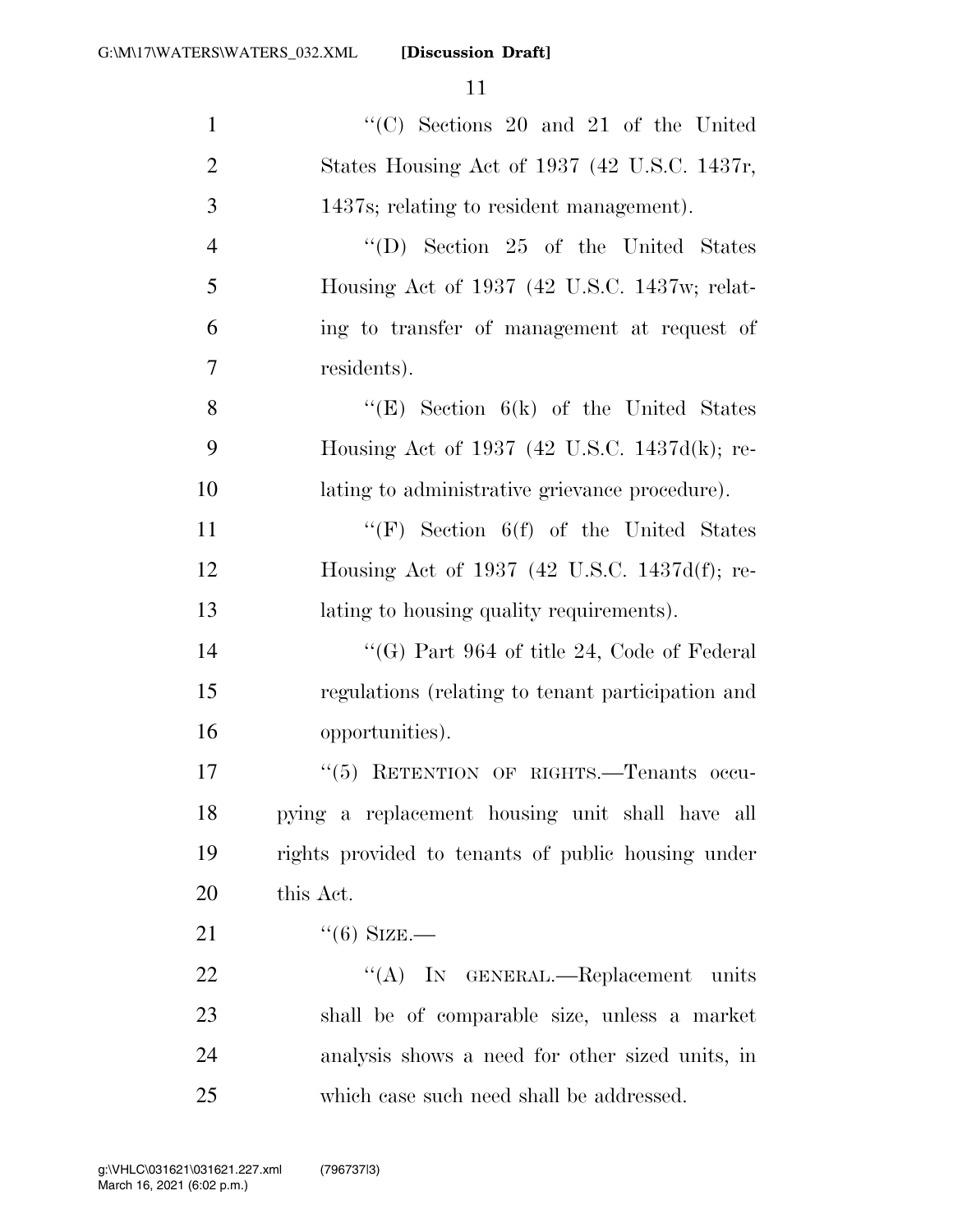| $\mathbf{1}$   | "(B) BEDROOMS.—The number of bed-                  |
|----------------|----------------------------------------------------|
| $\overline{2}$ | rooms within each replacement unit shall be        |
| 3              | sufficient to serve families displaced as a result |
| $\overline{4}$ | of the demolition or disposition.                  |
| 5              | "(7) LOCATION ON SITE AND IN NEIGHBOR-             |
| 6              | $HOOD$ .                                           |
| 7              | "(A) ON-SITE REQUIREMENT RELATING TO               |
| 8              | DEMOLITION.—Subject to subparagraph (B), at        |
| 9              | least one-third of all replacement units for pub-  |
| 10             | lic housing units demolished shall be public       |
| 11             | housing units constructed on the original public   |
| 12             | housing location, unless the Secretary deter-      |
| 13             | mines that—                                        |
| 14             | construction on such location<br>``(i)             |
| 15             | would result in the violation of a consent         |
| 16             | decree; or                                         |
| 17             | "(ii) the land on which the public                 |
| 18             | housing is located is environmentally un-          |
| 19             | safe or geologically unstable.                     |
| 20             | "(B) TENANT CHOICE.—A public housing               |
| 21             | agency shall ensure that, in providing replace-    |
| 22             | ment units pursuant to paragraph (1), suffi-       |
| 23             | cient units are provided on the original location  |
| 24             | of any public housing demolished or in the same    |
| 25             | neighborhood of the public housing dwelling        |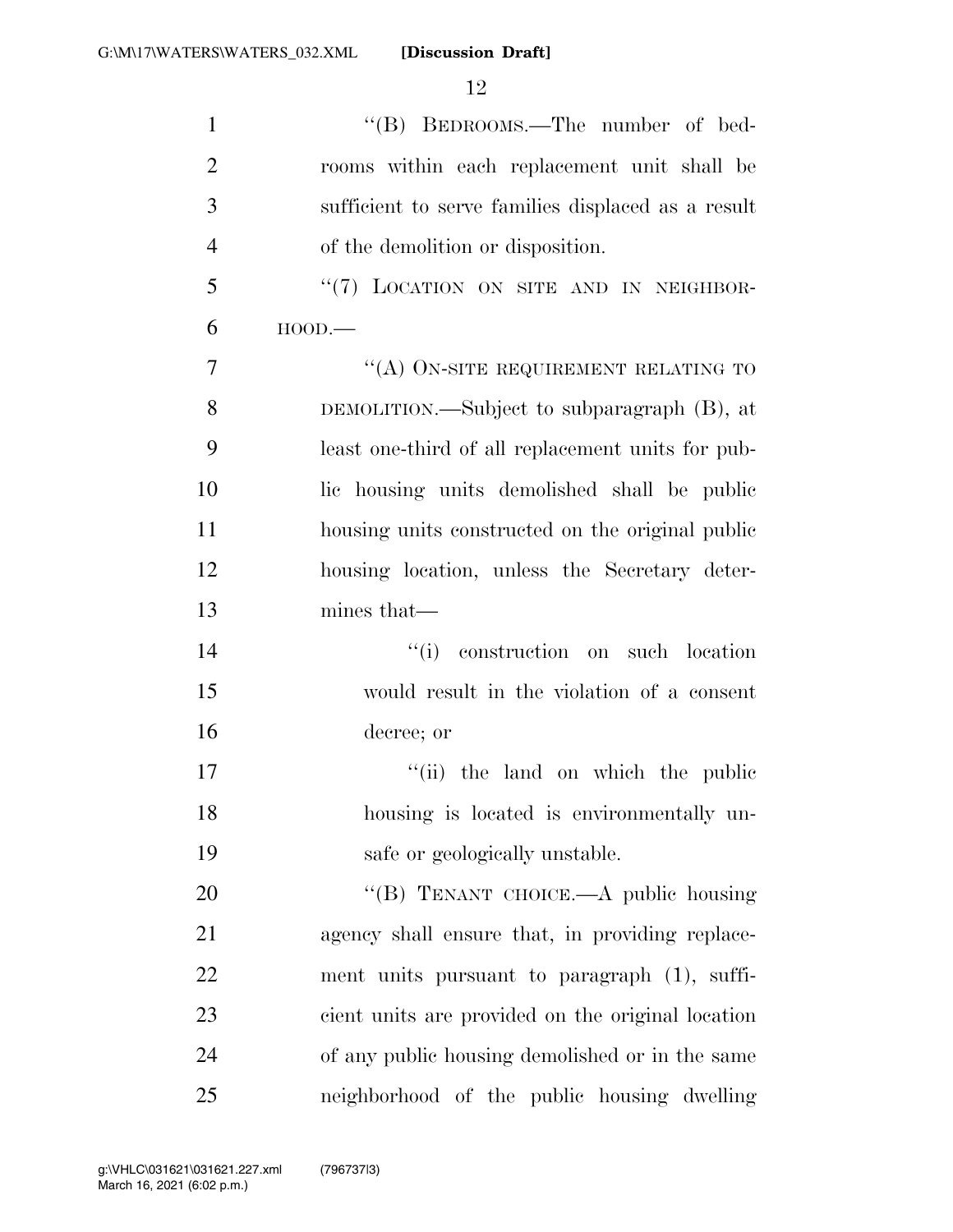| $\mathbf{1}$   | units being replaced to accommodate all tenants   |
|----------------|---------------------------------------------------|
| $\overline{2}$ | residing in the units demolished or disposed of   |
| 3              | at the time of such demolition or disposition     |
| $\overline{4}$ | who elect to remain in such location or neigh-    |
| 5              | borhood.";                                        |
| 6              | $(6)$ in subsection $(f)$ (as so redesignated by  |
| 7              | paragraph (1) of this subsection)—                |
| 8              | (A) by striking the subsection designation        |
| 9              | and all that follow through "Nothing" and in-     |
| 10             | serting the following:                            |
| 11             | "(f) TREATMENT OF OCCUPANCY.-                     |
| 12             | "(1) CONSOLIDATION OF OCCUPANCY WITHIN            |
| 13             | OR AMONG BUILDINGS.—Nothing";                     |
| 14             | (B) by inserting before the period at the         |
| 15             | end the following: ", except that, a public hous- |
| 16             | ing agency submitting an application for demo-    |
| 17             | lition or disposition pursuant to this section    |
| 18             | may not consolidate any units during the period   |
| 19             | that begins upon submission of such application   |
| 20             | and ends upon approval of the application by      |
| 21             | the Secretary, except in cases of an imminent     |
| 22             | and substantial threat to health or safety''; and |
| 23             | (C) by adding at the end the following new        |
| 24             | paragraphs:                                       |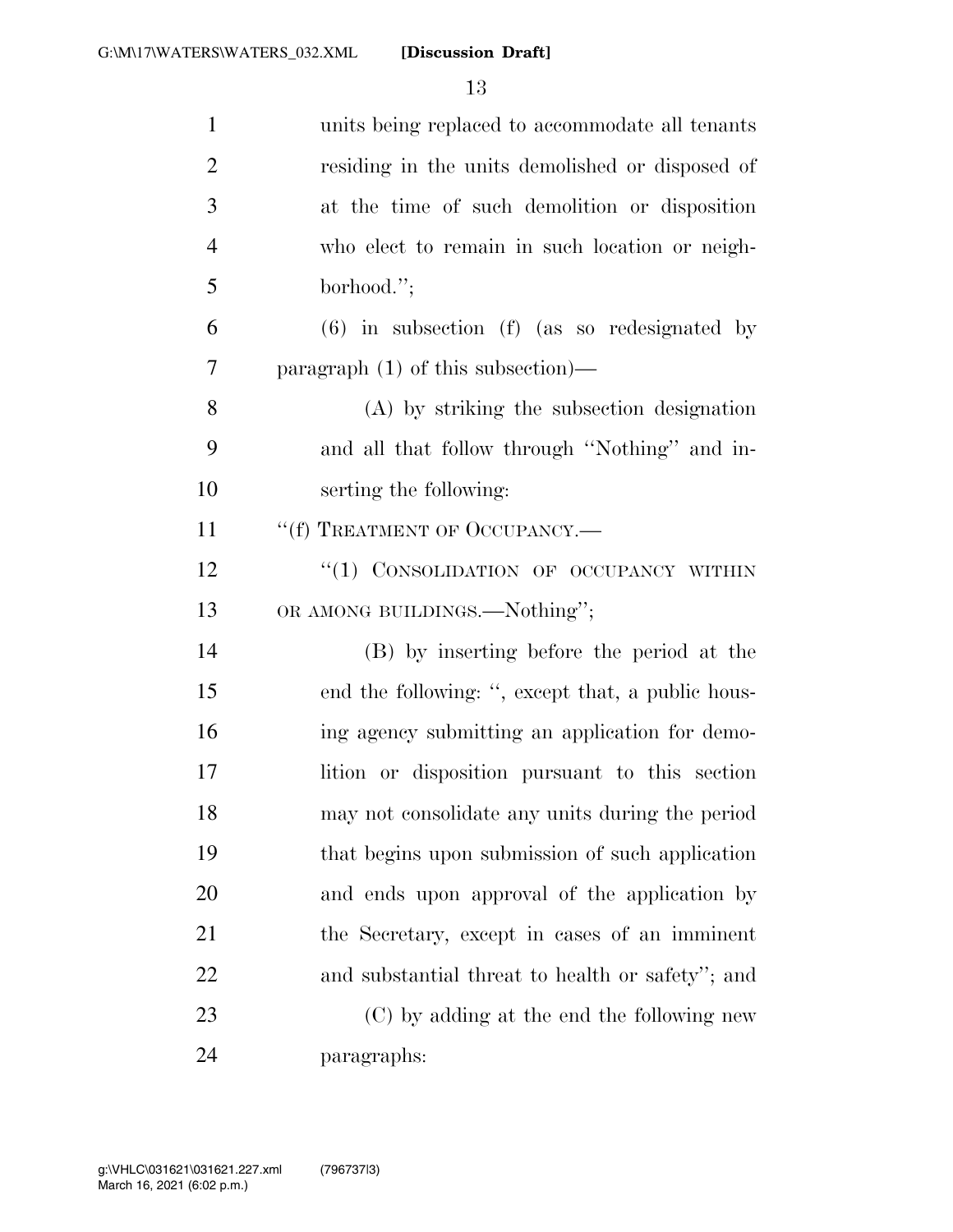1 "(2) DETERMINATION OF OCCUPANCY.—For purposes of this subsection, the number of public housing residents residing in a development shall be determined as of the date the initial public housing agency plan or a proposed amendment thereto indi- cating an intent to apply for a demolition application pursuant to subsection (b) of this section is or should have been presented to the resident advisory board for consideration, or in the case of a demoli- tion application due to a natural disaster, on the date of the natural disaster. 12 "(3) RESIDENT PREFERENCES.—A public hous- ing agency shall, not later than 90 days before sub- mitting an application to the Secretary for demoli- tion, disposition, or demolition or disposition or both pursuant to conversion under section 22 or 33— 17 ''(A) meet with and inform in writing all residents who occupied a public housing unit on the date determined in accordance with para-20 graph (2) of this subsection of —  $\frac{1}{2}$   $\frac{1}{2}$   $\frac{1}{2}$  the public housing agency's intent

 to submit an application for demolition, 23 disposition, or both;

24 ''(ii) their right to return and reloca-tion housing options; and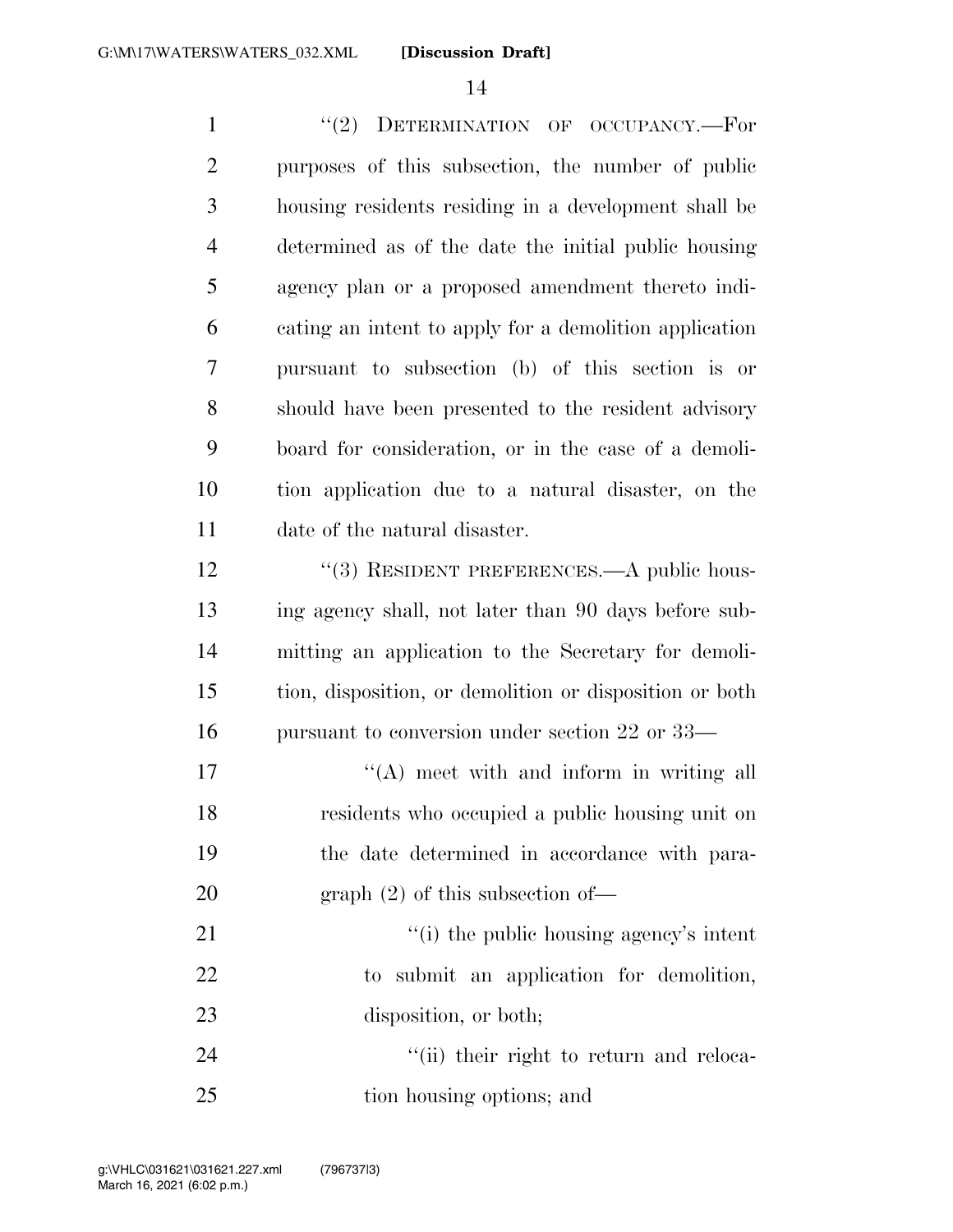1 ''(iii) all planned replacement housing units; and

 ''(B) solicit from each resident information regarding the resident's desire to return to the replacement housing units constructed upon the original public housing location or in the same neighborhood, interest in moving to other neigh- borhoods or communities, or interest in retain-ing a voucher for rental assistance.''; and

 (7) by striking subsection (h) (as so redesig- nated by paragraph (1) of this subsection) and in-serting the following new subsection:

 ''(h) RELOCATION, NOTICE, APPLICATION FOR VOUCHERS, AND DATA.—In the case of all relocation ac- tivities resulting from, or that will result from, demolition, disposition, or demolition or disposition or both pursuant to conversion under section 22 or 33 of this Act, of public housing dwelling units:

19 "(1) UNIFORM RELOCATION AND REAL PROP- ERTY ACQUISITION ACT.—The Uniform Relocation and Real Property Acquisition Policies Act of 1970 (42 U.S.C. 4601 et seq.) shall apply. To the extent the provisions of this subsection and such Act con-flict, the provisions that provide greater protection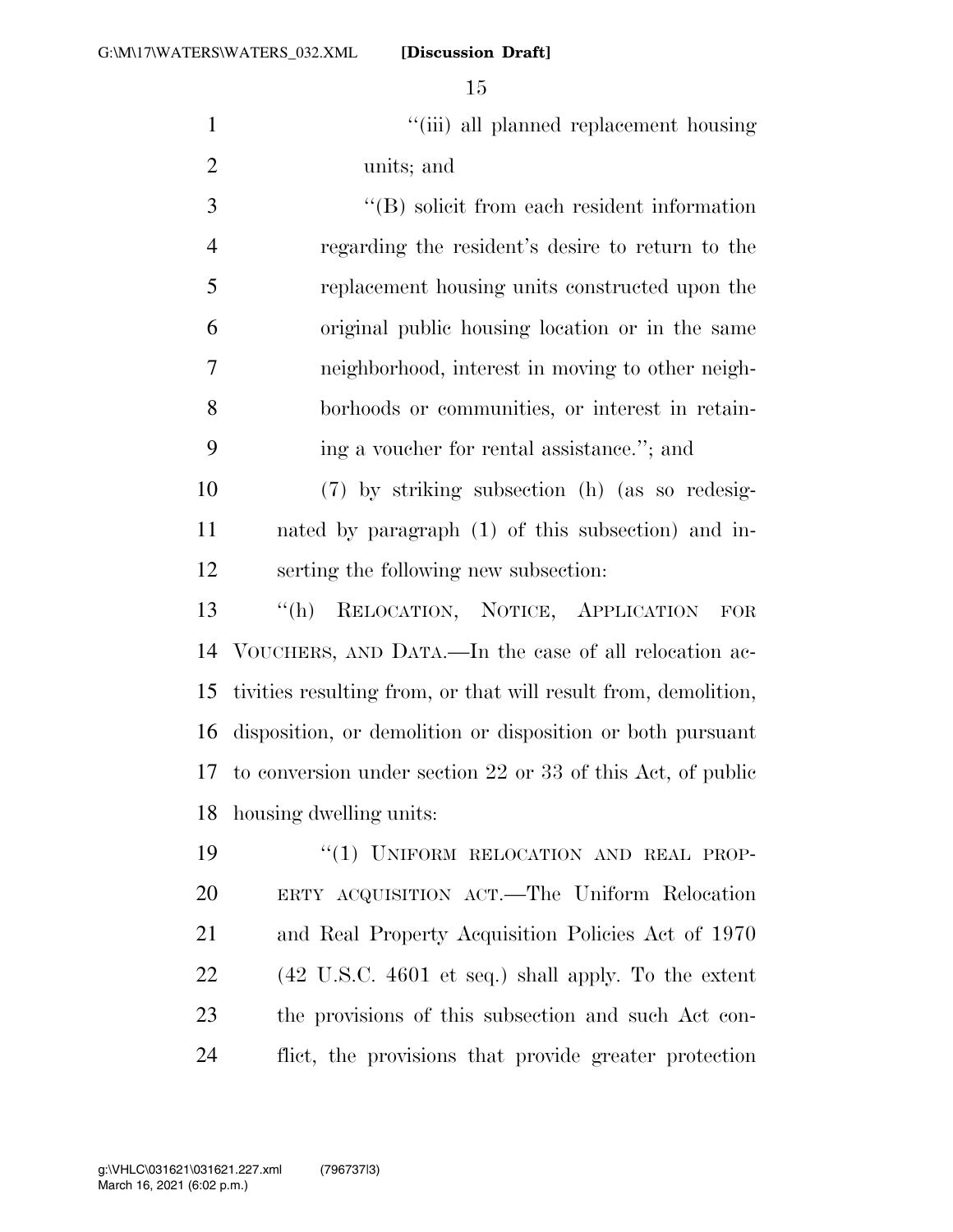| $\mathbf{1}$   | to residents displaced by the demolition, disposition, |
|----------------|--------------------------------------------------------|
| $\overline{2}$ | or demolition and disposition, shall apply.            |
| 3              | "(2) RELOCATION PLAN.—The public housing               |
| $\overline{4}$ | agency shall submit to the Secretary, together with    |
| 5              | the application for demolition or disposition, a relo- |
| 6              | cation plan providing for the relocation of residents  |
| 7              | occupying the public housing for which the demoli-     |
| 8              | tion or disposition application is proposed, which     |
| 9              | shall include—                                         |
| 10             | $\lq\lq$ a statement of the estimated number           |
| 11             | of vouchers for rental assistance under section        |
| 12             | 8 that will be needed for such relocation;             |
| 13             | "(B) identification of the location of the             |
| 14             | replacement dwelling units that will be made           |
| 15             | available for permanent occupancy; and                 |
| 16             | $\lq\lq$ (C) a statement of whether any tem-           |
| 17             | porary, off-site relocation of any residents is        |
| 18             | necessary and a description of the plans for           |
| 19             | such relocation.                                       |
| 20             | "(3) NOTICE UPON APPROVAL OF APPLICA-                  |
| 21             | TION.—Within a reasonable time after notice to the     |
| 22             | public housing agency of the approval of an applica-   |
| 23             | tion for demolition or disposition, the public housing |
| 24             | agency shall provide notice in writing, in plain and   |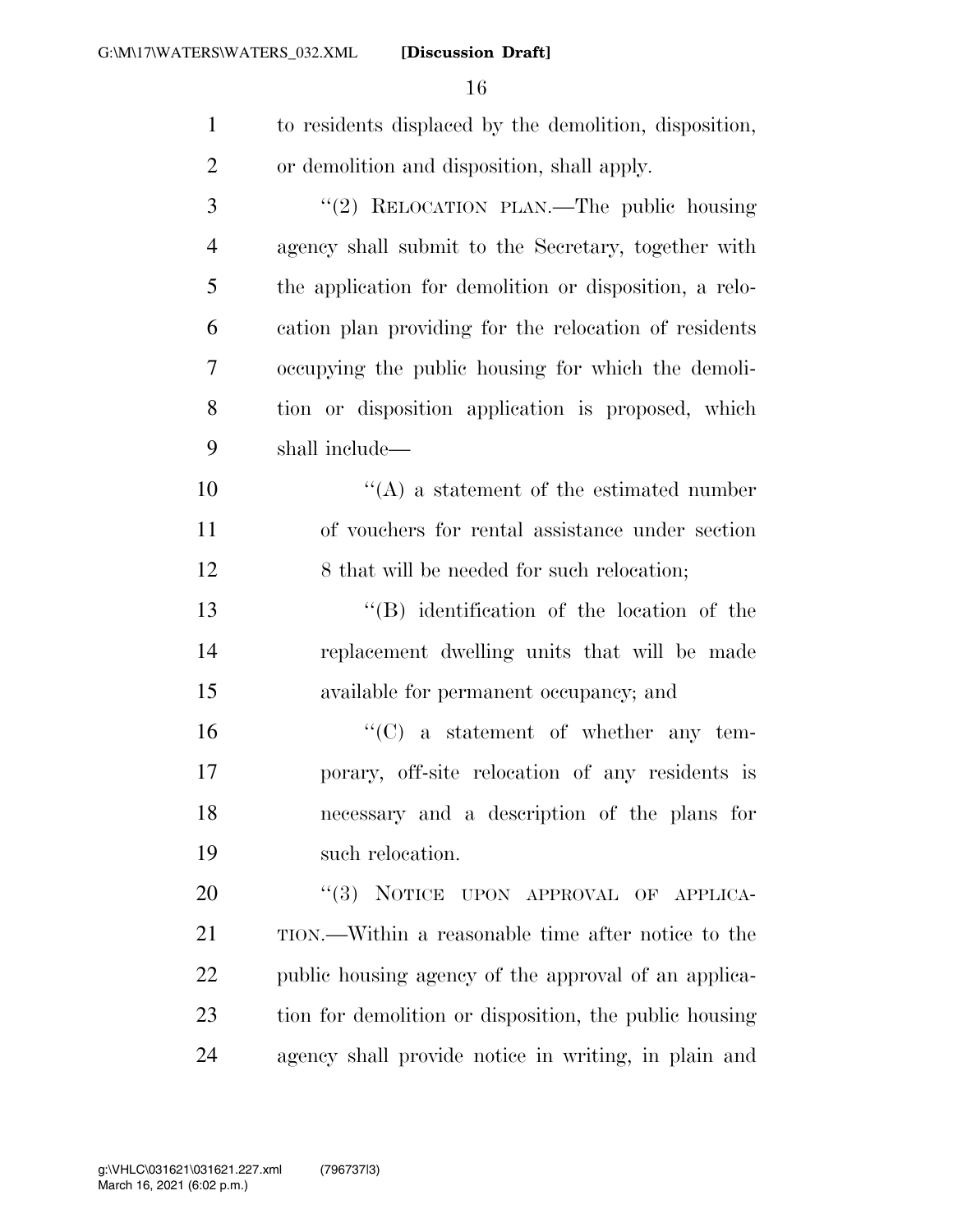| $\mathbf{1}$   | non-technical language, to the residents of the public |
|----------------|--------------------------------------------------------|
| $\overline{2}$ | housing subject to the approved application that—      |
| 3              | $\lq\lq$ states that the application has been          |
| $\overline{4}$ | approved;                                              |
| 5              | $\lq\lq$ describes the process involved to relo-       |
| 6              | cate the residents, including a statement that         |
| 7              | the residents may not be relocated until the           |
| 8              | conditions set forth in paragraph (10) have            |
| 9              | been met;                                              |
| 10             | "(C) provides information regarding relo-              |
| 11             | cation options;                                        |
| 12             | $\lq\lq$ (D) advises residents of the availability of  |
| 13             | relocation counseling as required in paragraph         |
| 14             | $(8)$ ; and                                            |
| 15             | $\lq\lq(E)$ provides information on the location       |
| 16             | of tenant-based vouchers issued by the agency.         |
| 17             | "(4) NOTICE BEFORE RELOCATION.—Except in               |
| 18             | cases of a substantial and imminent threat to health   |
| 19             | or safety, not later than 90 days before the date on   |
| 20             | which residents will be relocated, the public housing  |
| 21             | agency shall provide notice in writing, in plain and   |
| 22             | non-technical language, to each family residing in a   |
| 23             | public housing project that is subject to an approved  |
| 24             | demolition or disposition application, and in accord-  |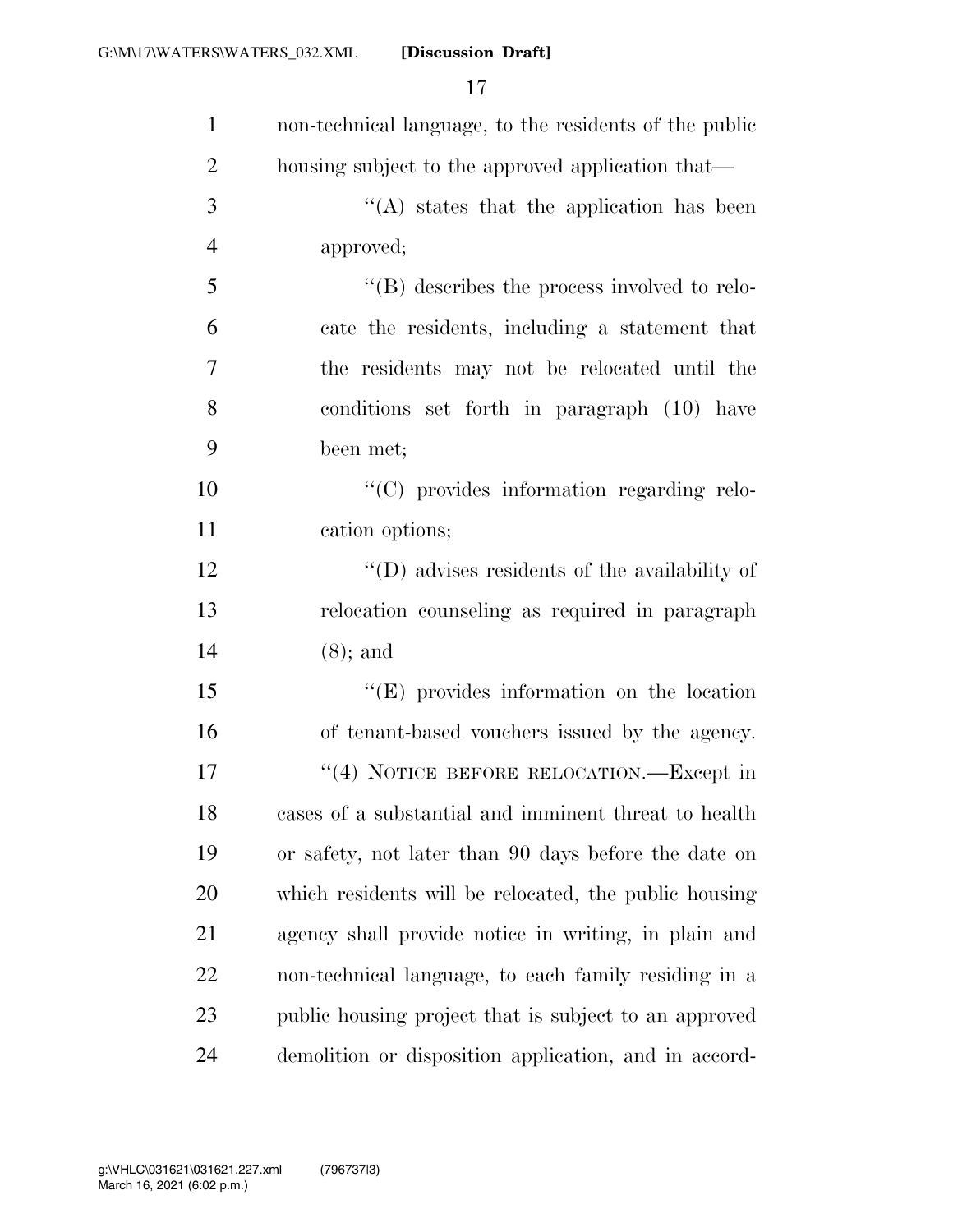| $\mathbf{1}$   | ance with such guidelines as the Secretary may issue |
|----------------|------------------------------------------------------|
| $\overline{2}$ | governing such notifications, that—                  |
| 3              | "(A) the public housing project will be de-          |
| $\overline{4}$ | molished or disposed of;                             |
| 5              | $\lq\lq$ (B) the demolition of the building in       |
| 6              | which the family resides will not commence           |
| 7              | until each resident of the building is relocated;    |
| 8              | and                                                  |
| 9              | $\lq\lq$ (C) if temporary, off-site relocation is    |
| 10             | necessary, each family displaced by such action      |
| 11             | shall be offered comparable housing—                 |
| 12             | "(i) that meets housing quality stand-               |
| 13             | ards;                                                |
| 14             | "(ii) that is located in an area that is             |
| 15             | generally not less desirable than the loca-          |
| 16             | tion of the displaced family's housing,              |
| 17             | which shall include at least one unit lo-            |
| 18             | cated in an area of low poverty and one              |
| 19             | unit located within the neighborhood of the          |
| 20             | original public housing site;                        |
| 21             | "(iii) that is identified and available              |
| 22             | to the family; and                                   |
| 23             | "(iv) which shall include—                           |
| 24             | $\lq$ (I) tenant-based assistance, ex-               |
| 25             | cept that the requirement under this                 |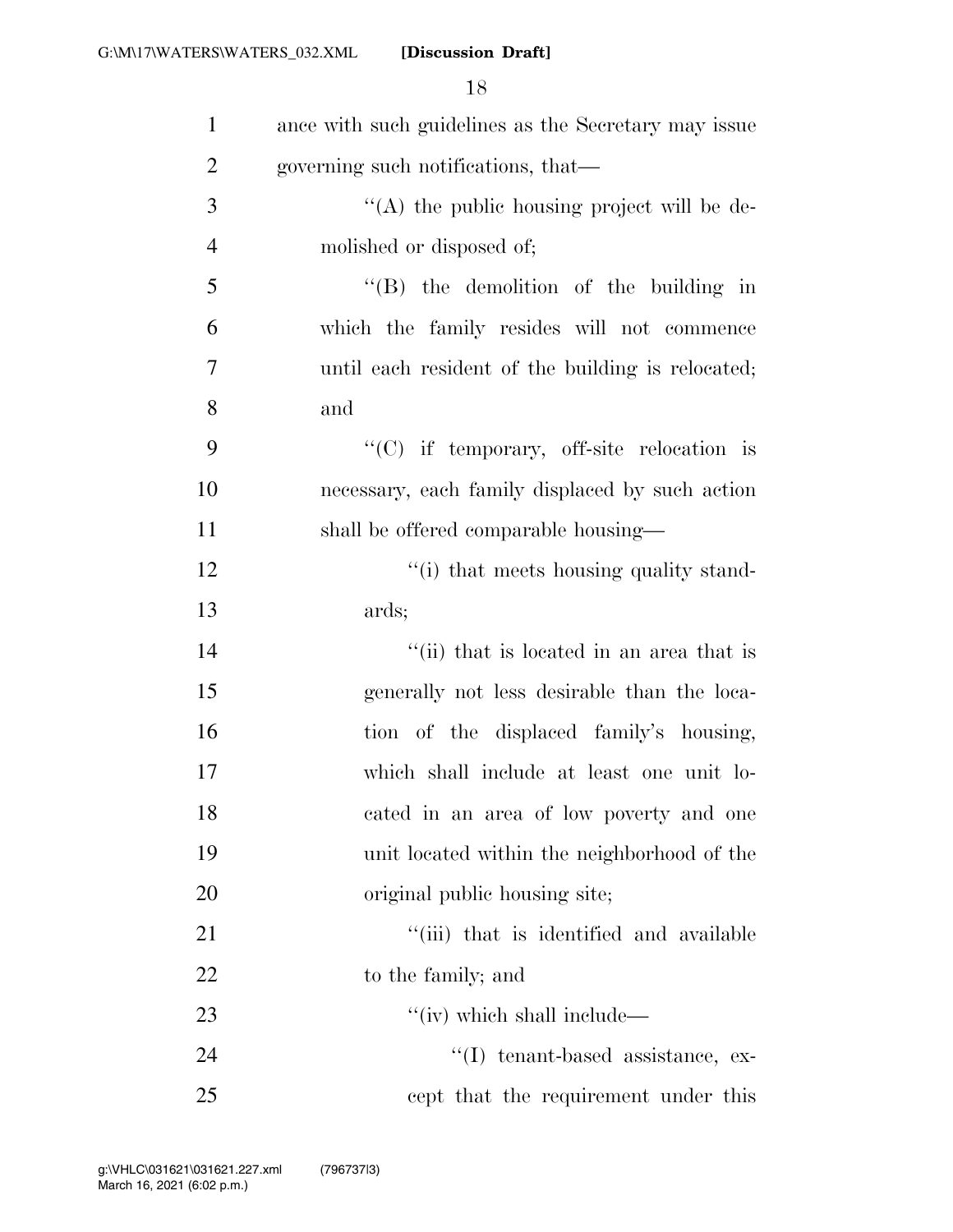subparagraph regarding offering of comparable housing shall be fulfilled by use of tenant-based assistance only upon the relocation of the family into such housing;  $\text{``(II) project-based assistance:}$  $\frac{1}{11}$  occupancy in a unit oper- ated or assisted by the public housing agency at a rental rate paid by the family that is comparable to the rent- al rate applicable to the unit from 12 which the family is relocated; and  $\frac{1}{2}$  TV other comparable housing. 14 "(5) SEARCH PERIOD.—Notwithstanding any other provision of law, in the case of a household that is provided tenant-based assistance for reloca- tion of the household under this section, the period during which the household may lease a dwelling unit using such assistance shall not be shorter in du- ration than the 150-day period that begins at the time a comparable replacement unit is made avail- able to the family. If the household is unable to lease a dwelling unit using such assistance during such period, the public housing agency shall extend the

period during which the household may lease a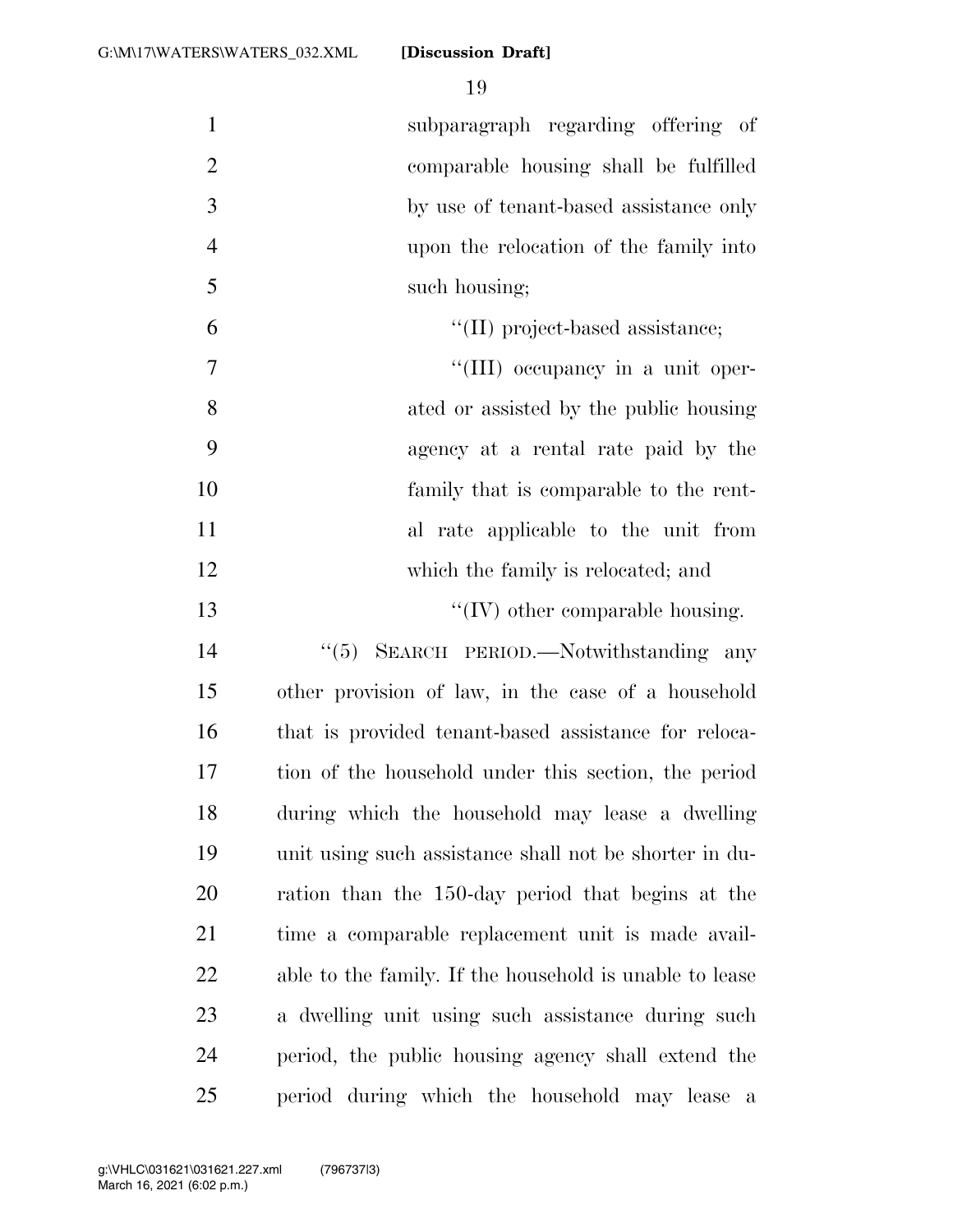dwelling unit using such assistance, or at the ten- ant's request, shall provide the tenant with the next available comparable public housing unit or com- parable housing unit for which project-based assist-ance is provided.

6 "(6) PAYMENT OF RELOCATION EXPENSES. The public housing agency shall provide for the pay- ment of the actual and reasonable relocation ex- penses, including security deposits, of each resident to be displaced and any other relocation expenses as are required by the Uniform Relocation Assistance and Real Property Acquisition Policies Act of 1970. 13 "(7) COMPARABLE HOUSING.—The public hous- ing agency shall ensure that each displaced resident is offered comparable housing in accordance with the notice under paragraph (4).

 $(8)$  COMPREHENSIVE RELOCATION COUN- SELING.—The public housing agency shall provide all advisory programs and services as required by the Uniform Relocation Assistance and Real Prop- erty Acquisition Policies Act of 1970 and counseling for residents who are displaced that shall fully in- form residents to be displaced of all relocation op- tions, which may include relocating to housing in a neighborhood with a lower concentration of poverty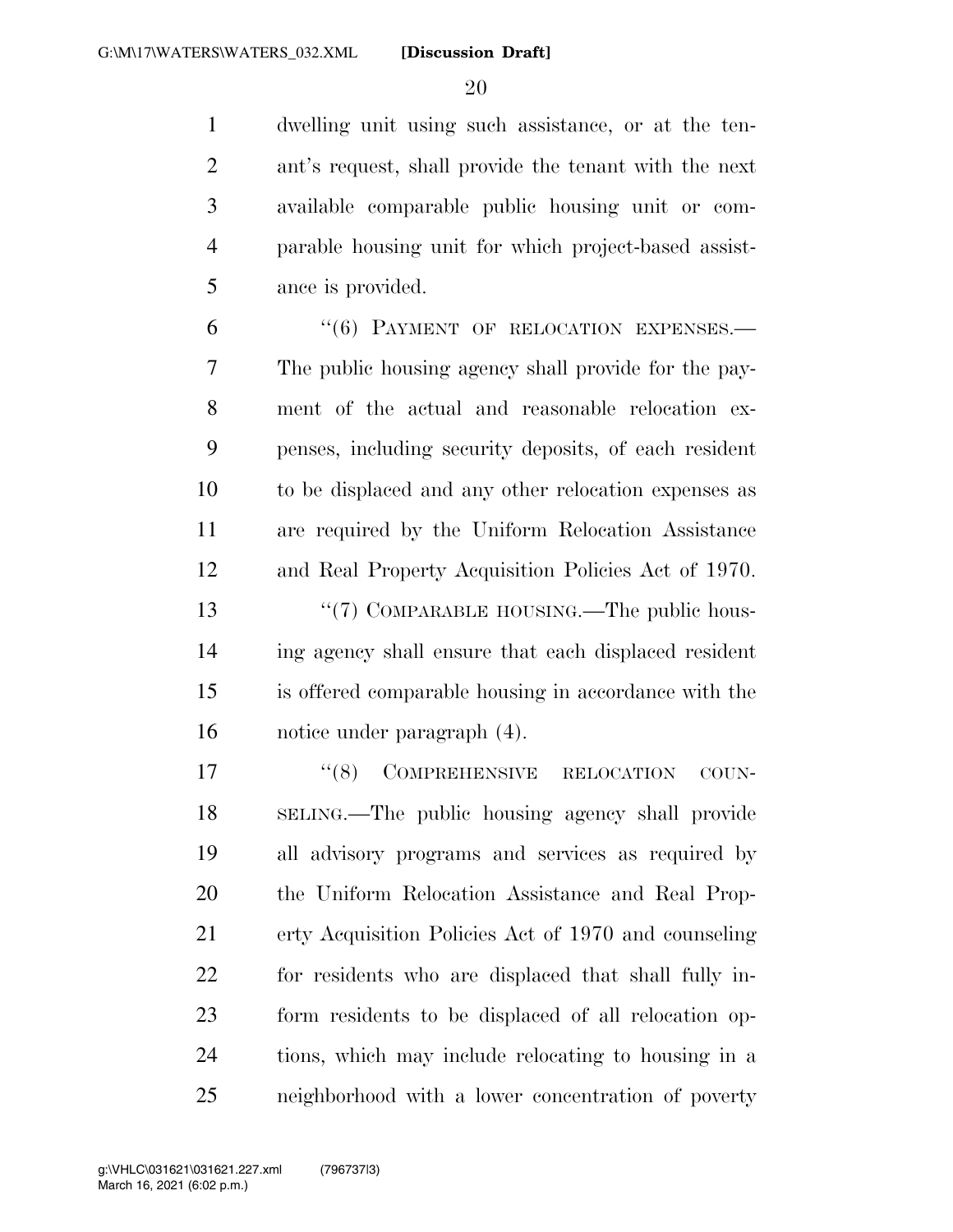than their current residence, a neighborhood where relocation will not increase racial segregation, or re- maining in the current neighborhood. Such coun- seling shall also include providing school options for children and comprehensive housing search assist- ance for household that receive a voucher for tenant-based assistance.

8 "(9) TIMING OF DEMOLITION OR DISPOSI- TION.—The public housing agency shall not com- mence demolition or complete disposition of a build- ing subject to the approved application until all resi-dents residing in the building are relocated.

13 "(10) AFFIRMATIVE FURTHERANCE OF FAIR HOUSING.—The public housing agency shall have ob- tained data regarding, and analyzed the potential impact of, the proposed demolition or disposition and relocation on persons protected by section 804 of the Civil Rights Act of 1968 (42 U.S.C. 3604), including the tenants residing in the public housing project, occupants of the surrounding neighborhood, and neighborhoods into which project tenants are 22 likely to be relocated, and persons on the agency's waiting list, has described in the application for demolition or disposition actions that the public housing agency has taken or will take to mitigate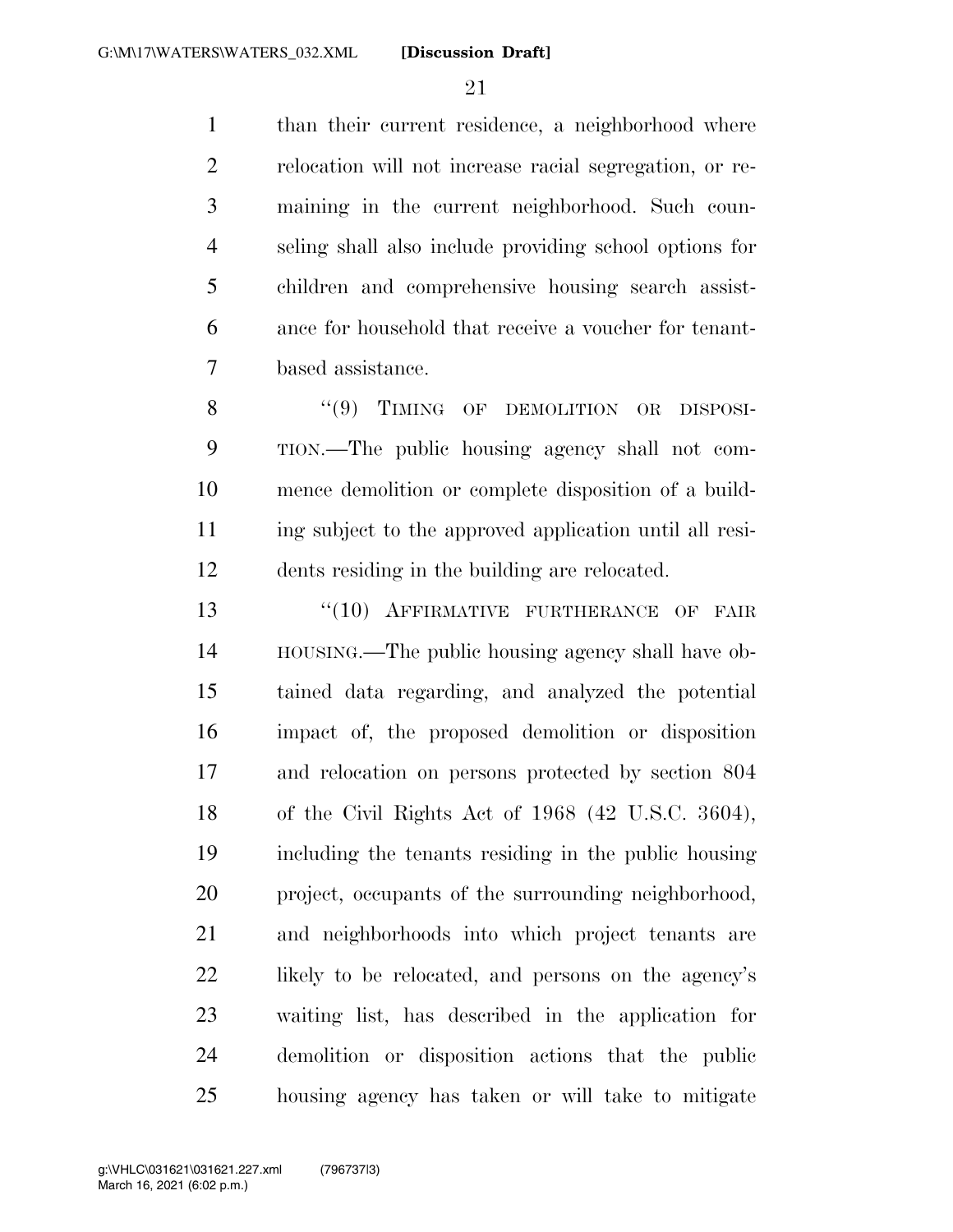| $\mathbf{1}$   | those adverse impacts, and has certified in the pub-    |
|----------------|---------------------------------------------------------|
| $\overline{2}$ | lic housing agency plan for the agency, with sup-       |
| $\mathfrak{Z}$ | porting information, that the proposed demolition or    |
| $\overline{4}$ | disposition, relocation, or replacement housing will    |
| 5              | be carried out in a manner that affirmatively fur-      |
| 6              | thers fair housing, as described in section $808(e)$ of |
| 7              | the Civil Rights Act of $1968$ (42 U.S.C. $3608(e)$ ).  |
| 8              | " $(11)$ TIMING OF RELOCATION.—The public               |
| 9              | housing agency shall not commence relocation prior      |
| 10             | to approval by the Secretary of the application for     |
| 11             | demolition or disposition, except in the case of a      |
| 12             | substantial and imminent threat to health or safety.    |
| 13             | " $(12)$ APPLICATION FOR VOUCHERS.—The pub-             |
| 14             | lic housing agency shall submit to the Secretary an     |
| 15             | application for vouchers consistent with the obliga-    |
| 16             | in subsection (e) (relating to replacement<br>tions     |
| 17             | units) and the relocation obligations of this sub-      |
| 18             | section at the same time that the agency submits the    |
| 19             | application for demolition or disposition.";            |
| 20             | (8) in subsection (i) (as so redesignated by            |
| 21             | paragraph (1) of this subsection), by striking "may"    |
| 22             | and inserting "shall"; and                              |
| 23             | $(9)$ by adding at the end the following new sub-       |
| 24             | sections:                                               |
| 25             | "(j) RIGHT OF RETURN.—                                  |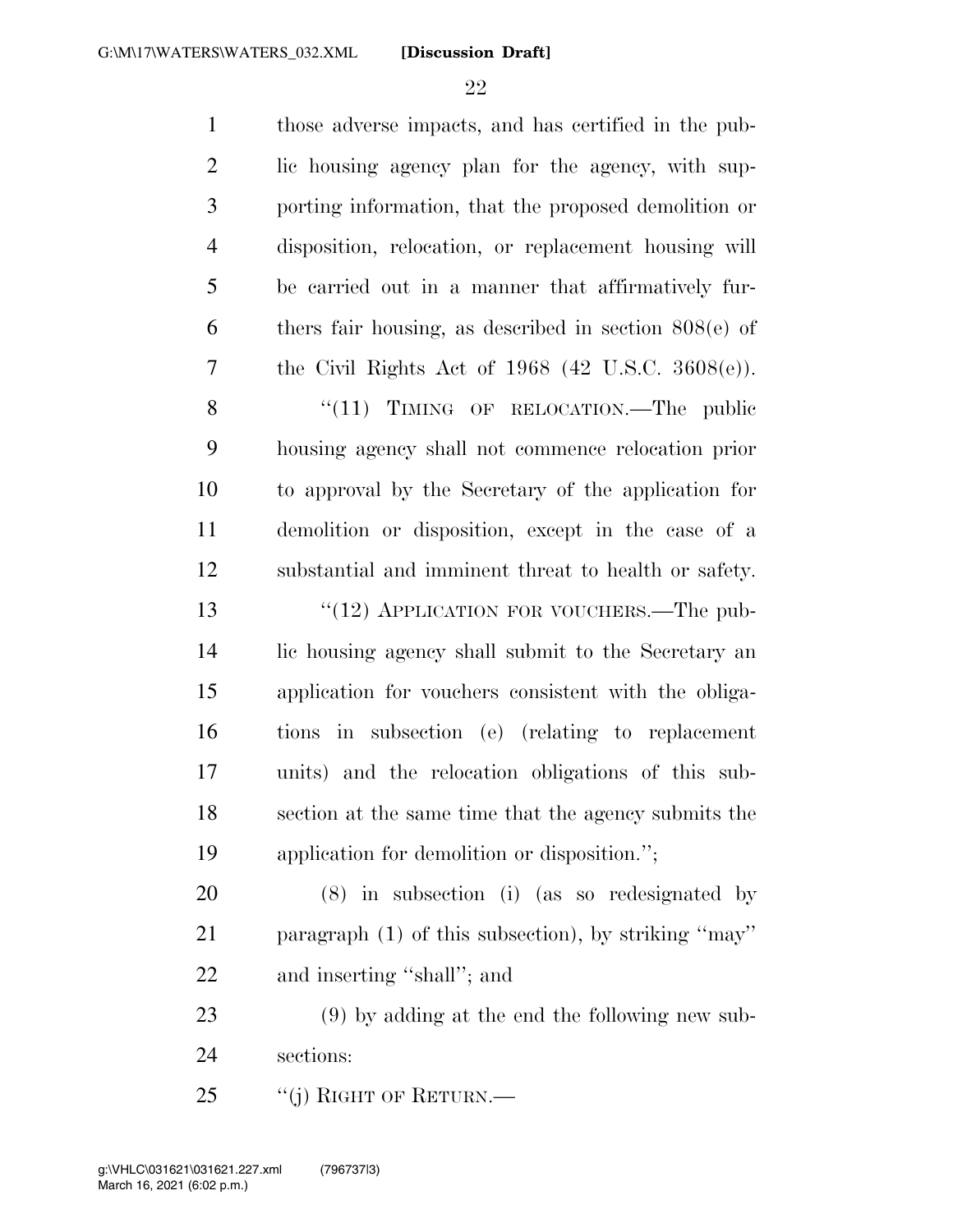1 ''(1) RIGHT.—Any person who, on the date de-2 termined in accordance with subsection  $(f)(2)$ , occu- pies a public housing unit that is the subject of an application for demolition, disposition, or demolition or disposition or both subsequent to conversion pur- suant to section 22 or 33, and whose tenancy or right of occupancy has not been validly terminated pursuant to section 6 or 8(o), shall be eligible to oc- cupy a replacement federally assisted housing unit or voucher.

11 ''(2) REQUIREMENT TO ALLOW RETURN.—A public housing agency or any other manager of re- placement housing units shall not, through the appli- cation of any additional eligibility, screening, occu- pancy, or other policy or practice, prevent any per- son otherwise eligible under paragraph (1) from oc- cupying a replacement housing unit. Such replace- ment dwelling unit shall be made available to each household displaced as a result of a demolition, dis- position, or demolition or disposition or both pursu- ant to conversion under section 22 or 33 before any replacement dwelling unit is made available to any other eligible household.

24 "(k) ENFORCEMENT.—Any affected person shall have the right to enforce this section pursuant to section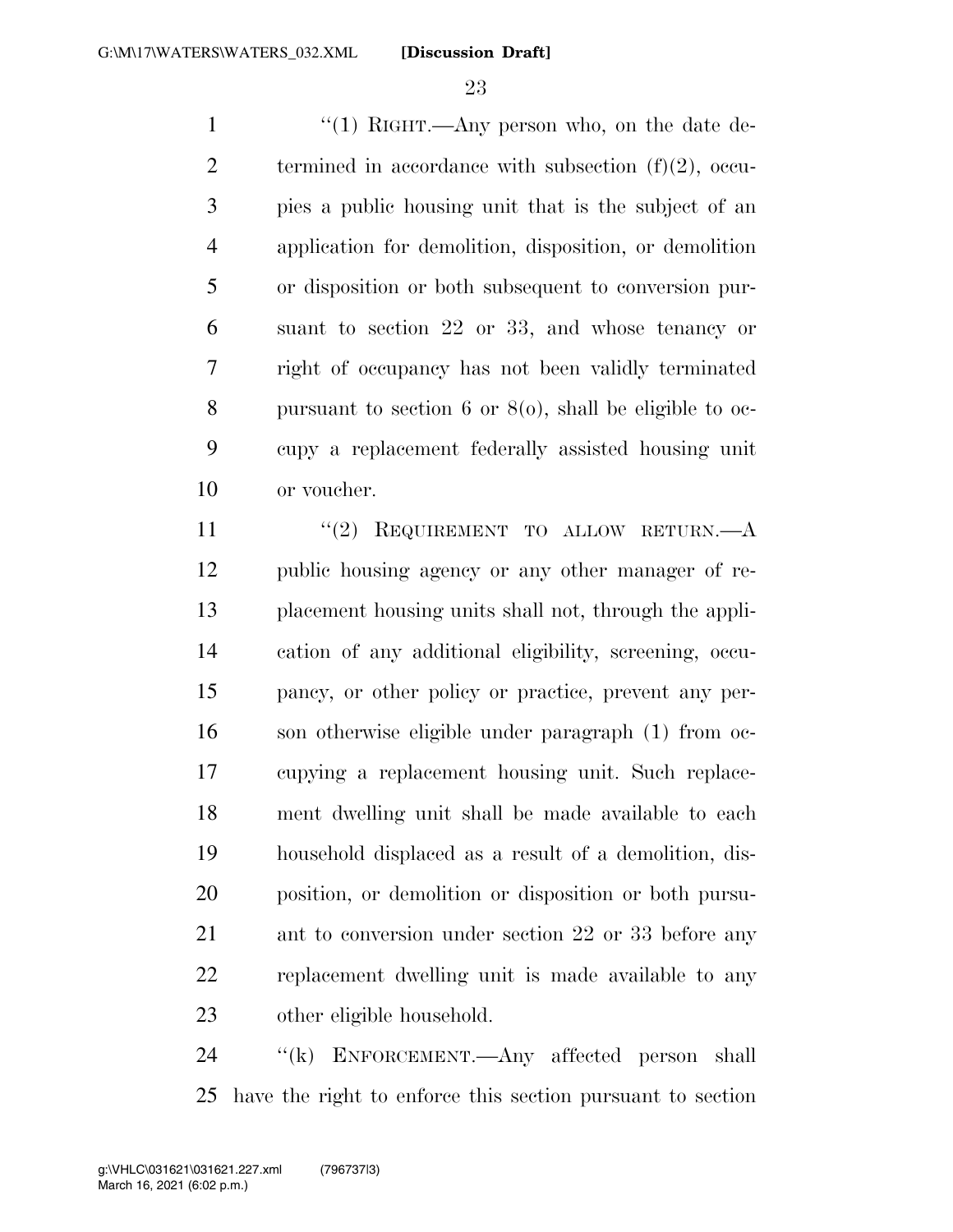1979 of the Revised Statutes of the United States (42 U.S.C. 1983). Nothing in this section may be construed to limit the rights and remedies available under State or local law to any affected person.''.

 (b) EFFECTIVE DATE.—The amendments made by subsection (a) shall take effect upon the date of the enact- ment of this Act and shall apply to any demolition, disposi- tion, or demolition and disposition, or both pursuant to conversion under section 22 or 33 of the United States Housing Act of 1937 (42 U.S.C. 1437t, 1437z–5) that is approved by the Secretary after such date of the enact-ment.

### **SEC. 102. AUTHORITY TO CONVERT PUBLIC HOUSING TO VOUCHERS.**

 Section 22 of the United States Housing Act of 1937 (42 U.S.C. 1437t) is amended—

 (1) in subsection (b), by striking paragraph (3); (2) by adding at the end the following new sub-section:

20 "(g) ADMINISTRATION.—

21 "(1) IN GENERAL.—The Secretary may require a public housing agency to provide to the Secretary or to public housing residents such information as the Secretary considers to be necessary for the ad-ministration of this section.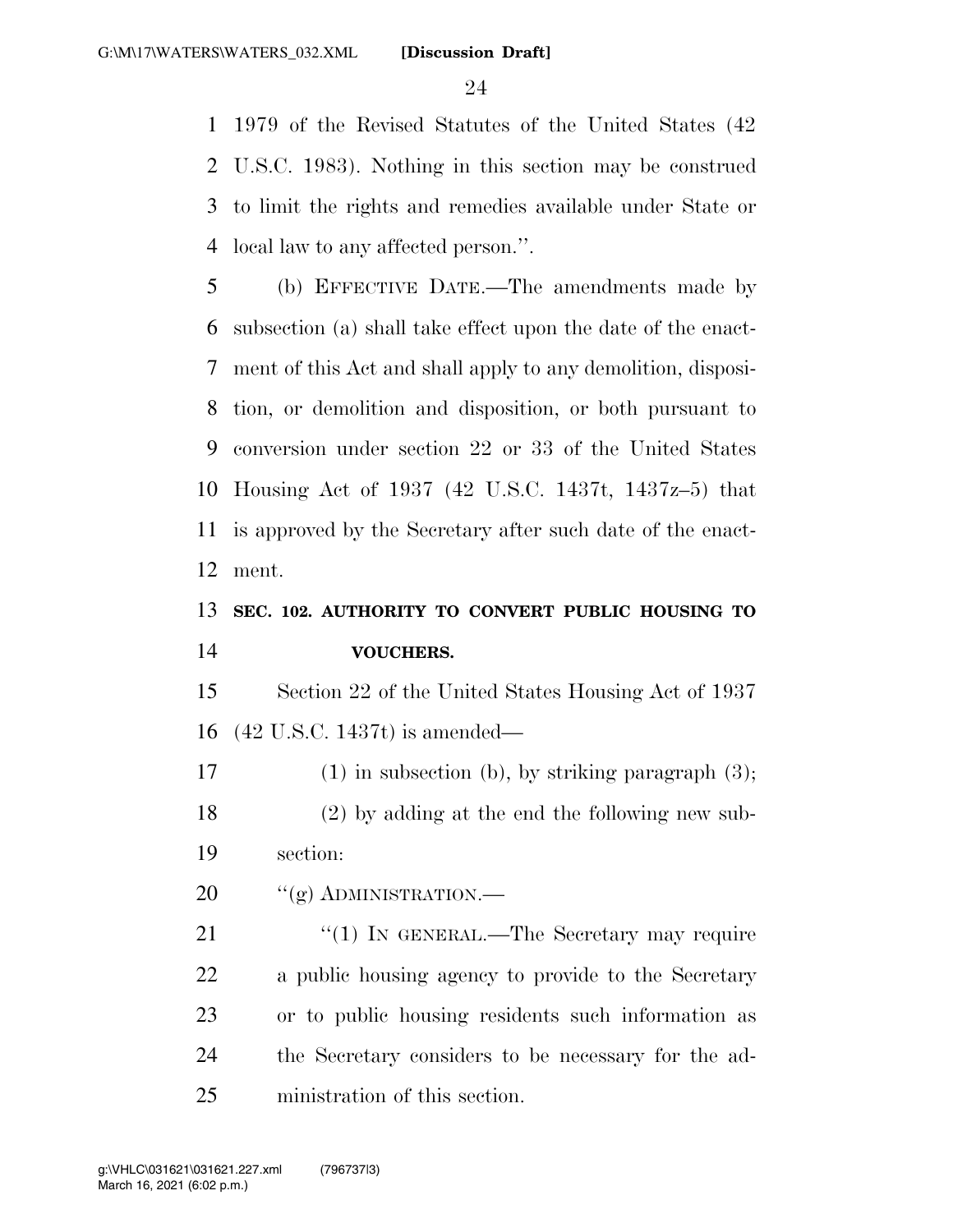1 "(2) APPLICABILITY OF SECTION 18. Section 18 shall apply to the subsequent demolition or dis- position of public housing dwelling units removed from the inventory of the public housing agency pur-suant to this section.''; and

 (3) in subsection (d)(5), by striking "section 7 18(a)(5)" and inserting "section  $18(b)(5)$ ".

### **SEC. 103. REQUIRED CONVERSION OF DISTRESSED PUBLIC HOUSING TO TENANT-BASED ASSISTANCE.**

 Section 33(h)(2) of the United States Housing Act 11 of 1937 (42 U.S.C. 1437z–5(h)(2)) is amended by striking ''shall not apply to the demolition of public housing projects'' and inserting ''shall apply to the subsequent demolition or disposition of public housing dwelling units''.

### **SEC. 104. LIMITATION OF PUBLIC HOUSING DWELLING UNITS.**

 Notwithstanding any other provision of law, section 85.31 of the regulations of the Secretary of Housing and Urban Development (24 C.F.R. 85.31) and any regula- tions implementing subpart B of part 970 of the Sec- retary's proposed regulations published in the Federal Register on October 16, 2014 (79 Fed. Reg. 62250; Dock- et No. FR–5399–P–01) or any substantially similar regu- lations shall not apply to real property that includes any dwelling units in public housing.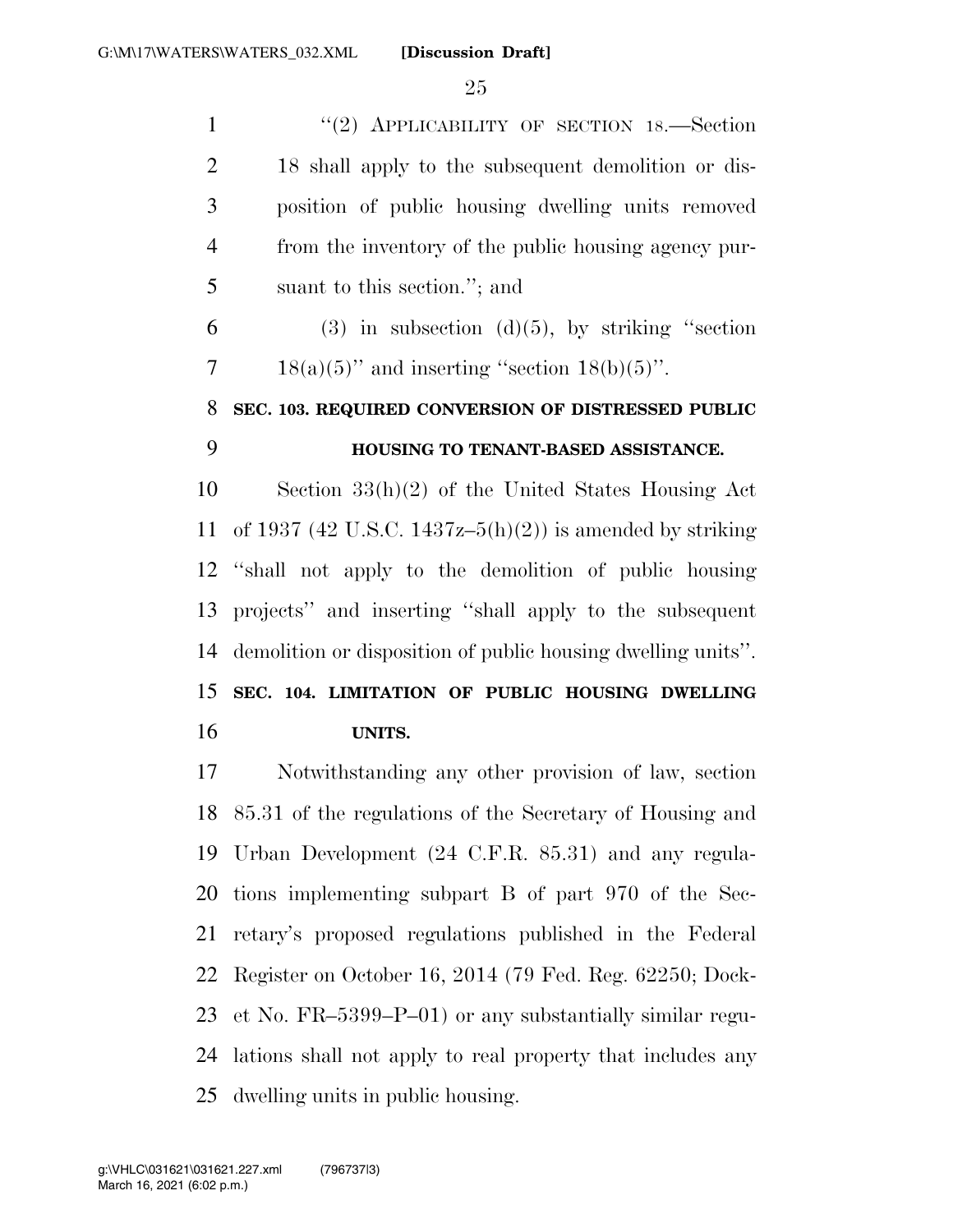#### **SEC. 105. REGULATIONS.**

 Not later than the expiration of the 120-day period beginning on the date of the enactment of this Act, the Secretary of Housing and Urban Development shall issue regulations to carry out this title and the amendments made by this title.

## **TITLE II—PUBLIC HOUSING PRESERVATION AND REHA-BILITATION**

#### **SEC. 201. LEVERAGING OF OTHER ASSISTANCE.**

 (a) CAPITAL FUND LOAN GUARANTEES.—Subsection (d) of section 9 of the United States Housing Act of 1937 (42 U.S.C. 1437g(d)) is amended by adding at the end the following new paragraph:

- 15 "(4) LOAN GUARANTEES.—
- 16 "(A) AUTHORITY.—The Secretary may, upon such terms and conditions as the Sec- retary may prescribe, guarantee and make com- mitments to guarantee notes or other obliga- tions issued by public housing agencies for the purposes of financing—
- 22  $\frac{1}{2}$   $\frac{1}{2}$   $\frac{1}{2}$  the rehabilitation of public hous-23 ing owned by the agency;

24  $(iii)$  the modernization, through en- ergy efficiency improvements, of public housing units owned by the agency; or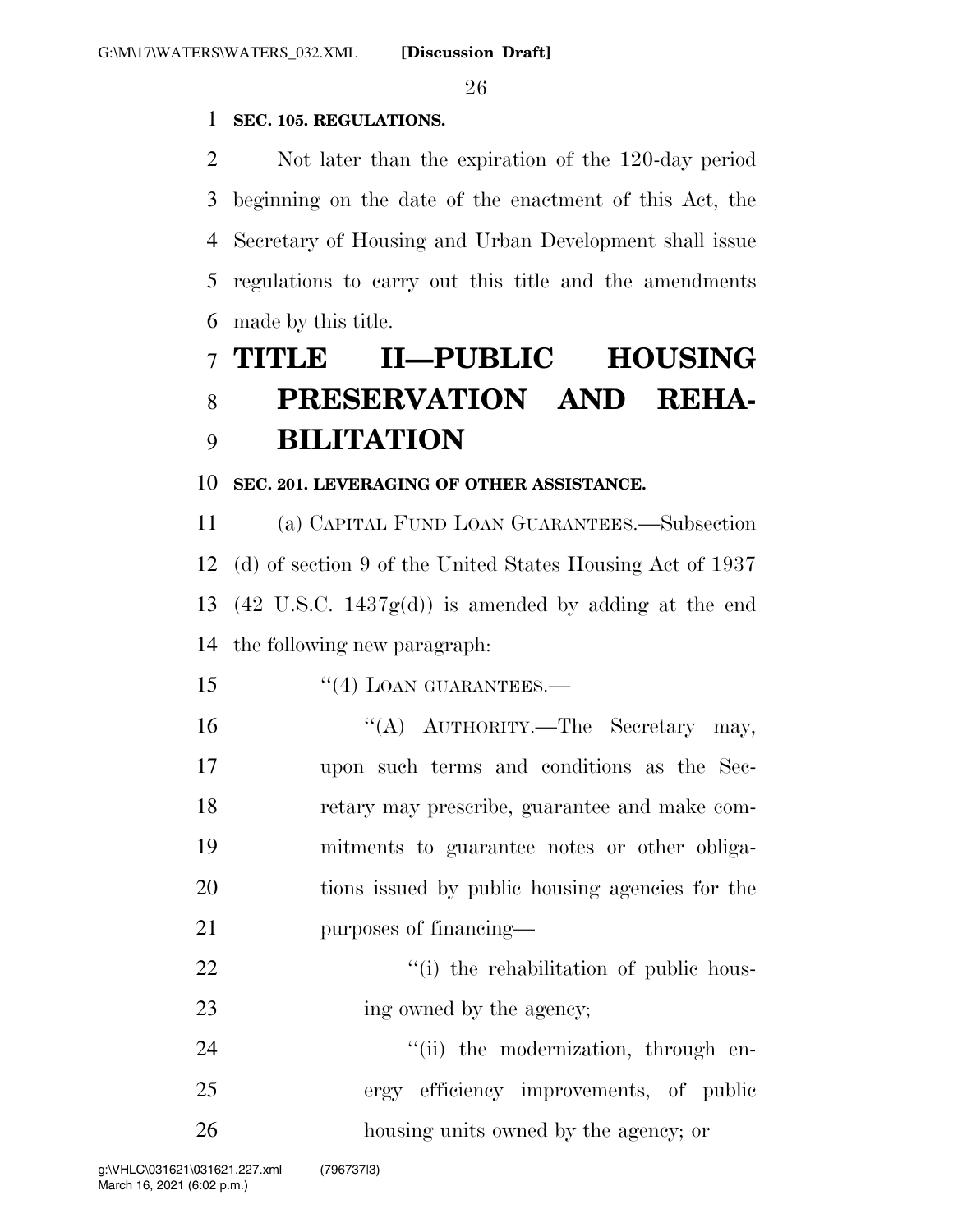$"$ (iii) the construction, rehabilitation, purchase, or conversion of units to replace public housing units that are demolished or disposed of pursuant to section 18 or con- verted pursuant to section 22 or 33. ''(B) TERMS.—Notes or other obligations guaranteed pursuant to this paragraph shall be in such form and denominations, have such ma- turities, and be subject to such conditions as may be prescribed by regulations issued by the Secretary. The term of such loan guarantee 12 shall not exceed 20 years.

13 "'(C) LIMITATION ON PERCENTAGE.—A guarantee made pursuant to this paragraph shall guarantee repayment of 95 percent of the unpaid principal and interest due on the notes or other obligations guaranteed.

18 "(D) USE OF CAPITAL AND OPERATING FUNDS.—Funds allocated to an issuer pursuant to this subsection or subsection (e) may be used for payment of principal and interest due (in- cluding such servicing, underwriting, or other costs as may be specified in regulations of the Secretary) on notes or other obligations guaran-teed pursuant to this paragraph.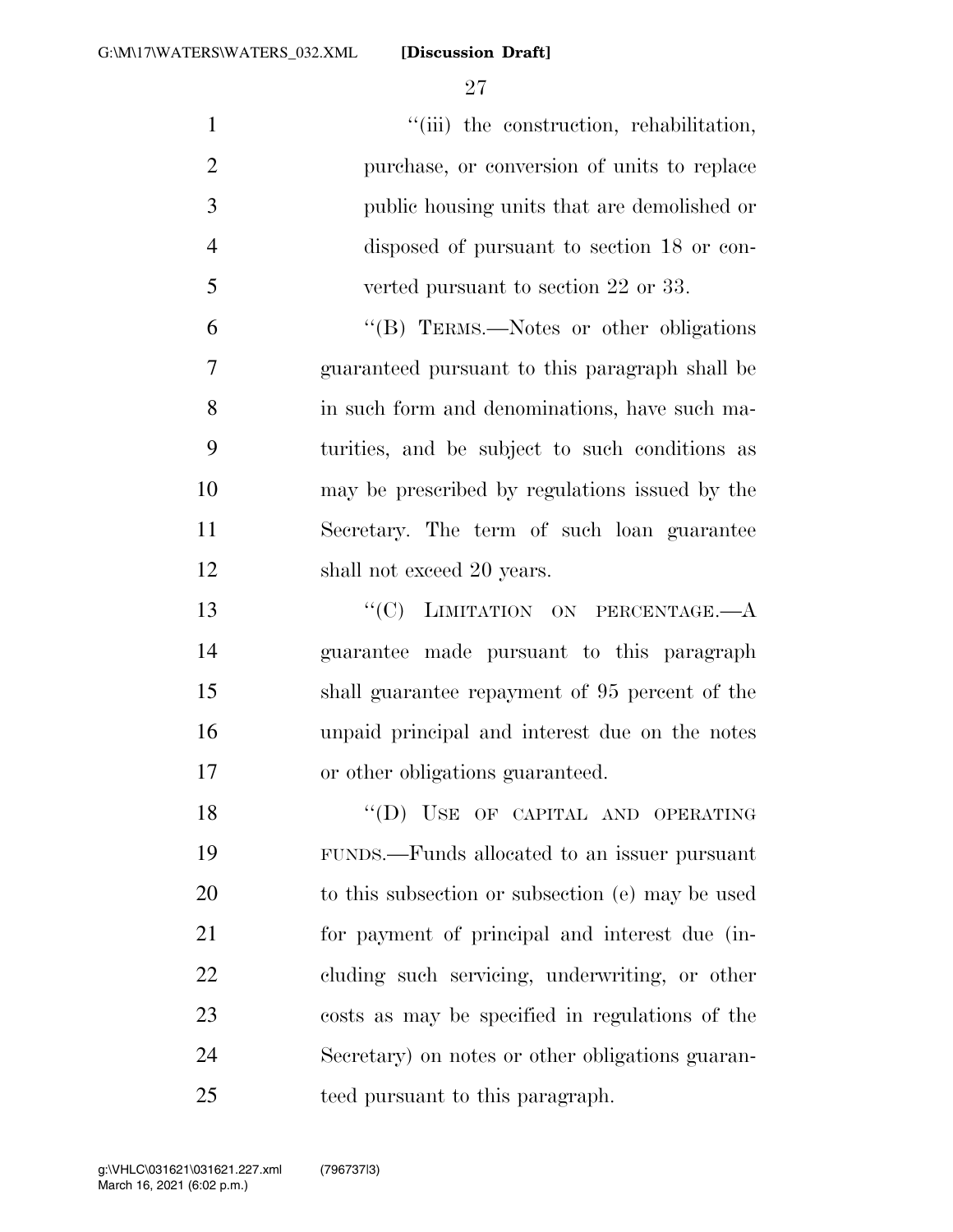1  $"({\bf E})$  REPAYMENT.—

| $\overline{2}$ | "(i) CONTRACT; PLEDGE.-To ensure              |
|----------------|-----------------------------------------------|
| 3              | the repayment of notes or other obligations   |
| $\overline{4}$ | guaranteed under this paragraph and           |
| 5              | charges incurred under this paragraph and     |
| 6              | as a condition for receiving such guaran-     |
| 7              | tees, the Secretary shall require the issuer  |
| 8              | of any such note or obligation to—            |
| 9              | $\lq(1)$ enter into a contract, in a          |
| 10             | form acceptable to the Secretary, for         |
| 11             | repayment of notes or other obliga-           |
| 12             | tions so guaranteed; and                      |
| 13             | "(II) pledge any grant or alloca-             |
| 14             | tion for which the issuer is or may be-       |
| 15             | come eligible under this subsection or        |
| 16             | subsection (e) for the repayment of           |
| 17             | notes or other obligations so guaran-         |
| 18             | teed.                                         |
| 19             | "(ii) CREDITING OF GRANTS.—The                |
| 20             | Secretary may, notwithstanding any other      |
| 21             | provision of this Act, apply grants pledged   |
| 22             | pursuant to clause $(i)(II)$ of this subpara- |
| 23             | graph to any repayments due the United        |
| 24             | States as a result of such guarantees.        |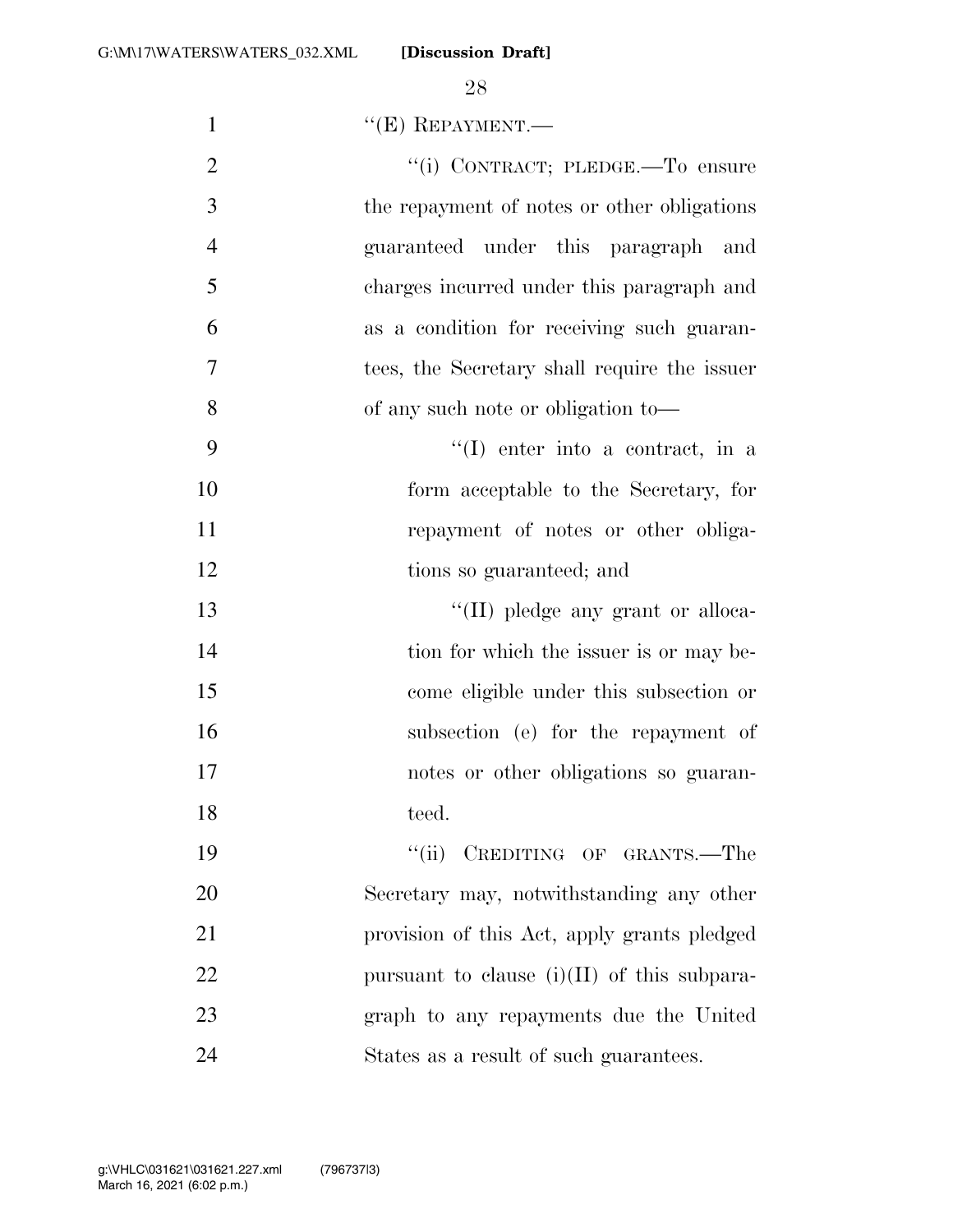1 "'(F) FULL FAITH AND CREDIT.—The full faith and credit of the United States is pledged to the payment of all guarantees made under this paragraph. Any such guarantee made by the Secretary shall be conclusive evidence of the eligibility of the obligations for such guarantee with respect to principal and interest, and the validity of any such guarantee so made shall be incontestable in the hands of a holder of the guaranteed obligations.

11 ""(G) AMOUNT.—Subject only to the ab- sence of qualified requests for guarantees and to the availability of amounts to cover the costs (as such term is defined in section 502 of the Federal Credit Reform Act of 1990 (2 U.S.C. 661a)), as are provided in advance in appro- priation Acts, the Secretary shall enter into commitments to guarantee notes and obliga- tions under this paragraph having an aggregate 20 principal amount of \$500,000,000 each for fis-21 cal years 2021, 2022, and 2023.".

 (b) REQUIREMENTS FOR PROPERTIES WITH HOUS- ING TAX CREDITS.—Section 9 of the United States Hous- ing Act of 1937 (42 U.S.C. 1437g) is amended by adding at the end the following new subsection: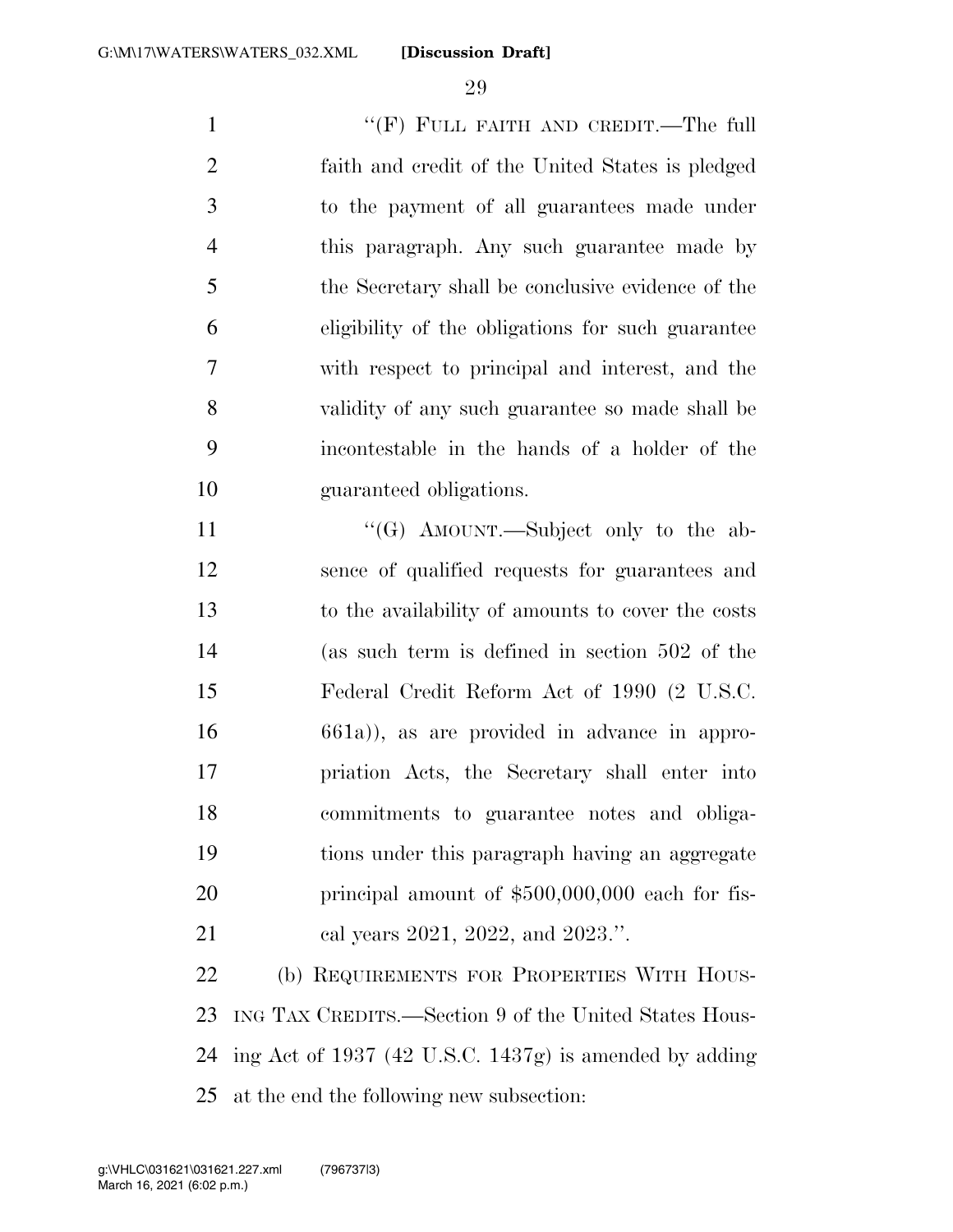''(p) REQUIREMENTS FOR PROPERTIES WITH HOUS- ING TAX CREDITS.—A public housing agency that utilizes tax credits under section 42 of the Internal Revenue Code of 1986 for rental housing units that are currently or for- merly assisted under subsection (d) or (e) of this section, or under section 39 or 40 of this Act, shall ensure, with respect to such units, that— 8 ''(1) all significant tenant and applicants rights are continued and enforceable ;  $\frac{10}{2}$  the agency retains its interest in the prop- erty, including through the use of a ground lease; 12 ''(3) the agency maintains an active role in property management decisions and operations of such housing sufficient to guarantee access to rel-

evant information and public accountability;

 ''(4) long-term affordability protections are en- forced, including such protections applicable in the event of default or foreclosure; and

 ''(5) affected tenants are provided information about the proposal for use of the property, before submission of the proposal to the Secretary, and an opportunity to comment on such proposal, pursuant to processes and requirements that are substantially similar to the requirements for tenant notice and comment under section 18, except that in the case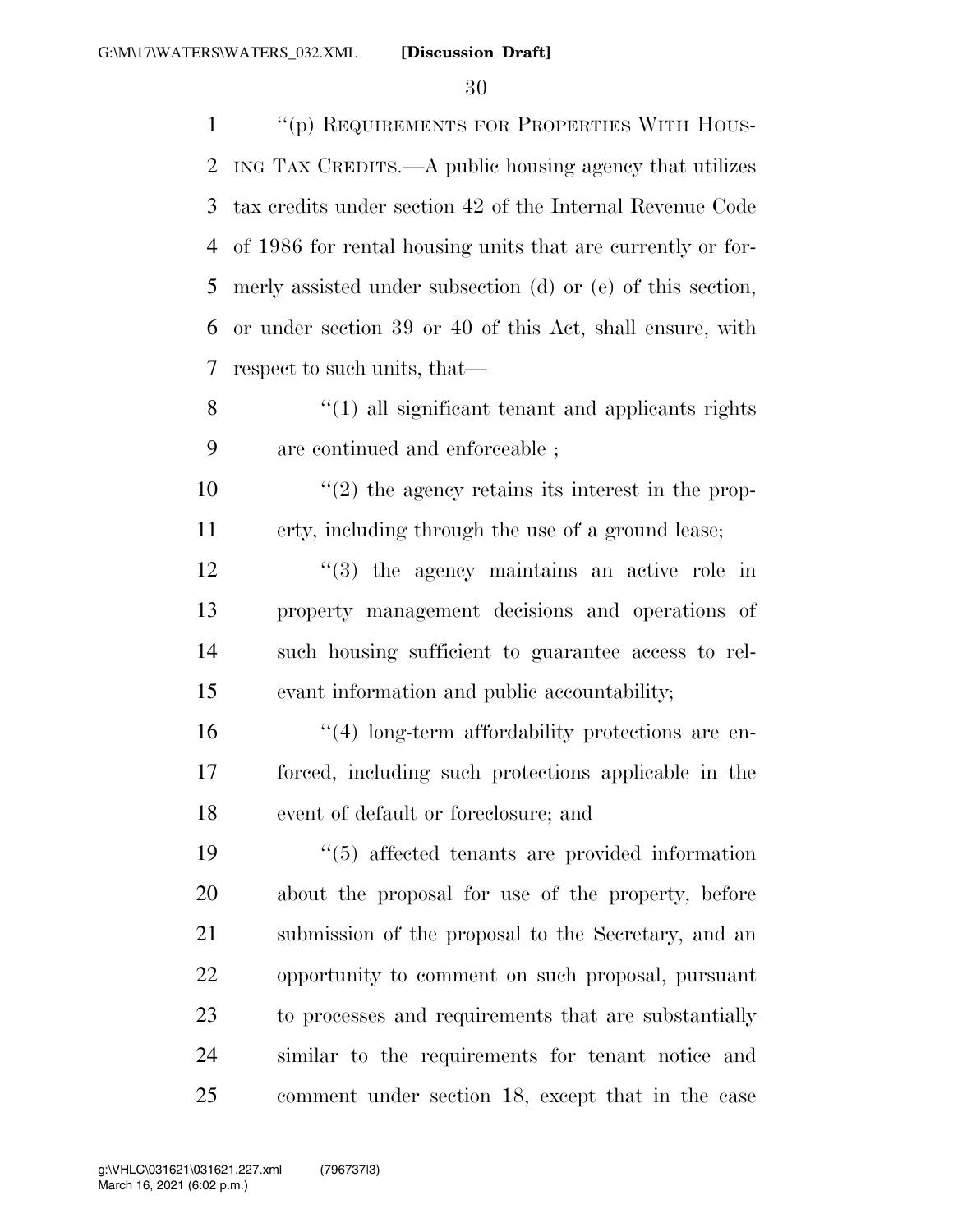of rental housing units that are currently assisted under section 39 or 40, the requirements of the pro- gram under such section, as applicable, shall apply.''.

## **TITLE III—PILOT PROGRAM TO TRAIN PUBLIC HOUSING RESIDENTS TO PROVIDE HOME-BASED HEALTH SERV-ICES**

**SEC. 301. SHORT TITLE.** 

 This title may be cited as the ''Together We Care Act of 2021''.

**SEC. 302. PILOT GRANT PROGRAM TO TRAIN PUBLIC HOUS-**

 **ING RESIDENTS TO PROVIDE COVERED HOME-BASED HEALTH SERVICES.** 

 Section 34 of the United States Housing Act of 1937 (42 U.S.C. 1437z–6) is amended by adding at the end the following new subsections:

 ''(f) PILOT GRANT PROGRAM TO TRAIN PUBLIC HOUSING RESIDENTS TO PROVIDE COVERED HOME-BASED HEALTH SERVICES.—

22 "(1) ESTABLISHMENT OF PILOT GRANT PRO- GRAM.—The Secretary, in consultation with the Sec- retary of Health and Human Services, shall estab-lish a competitive grant program to make grants to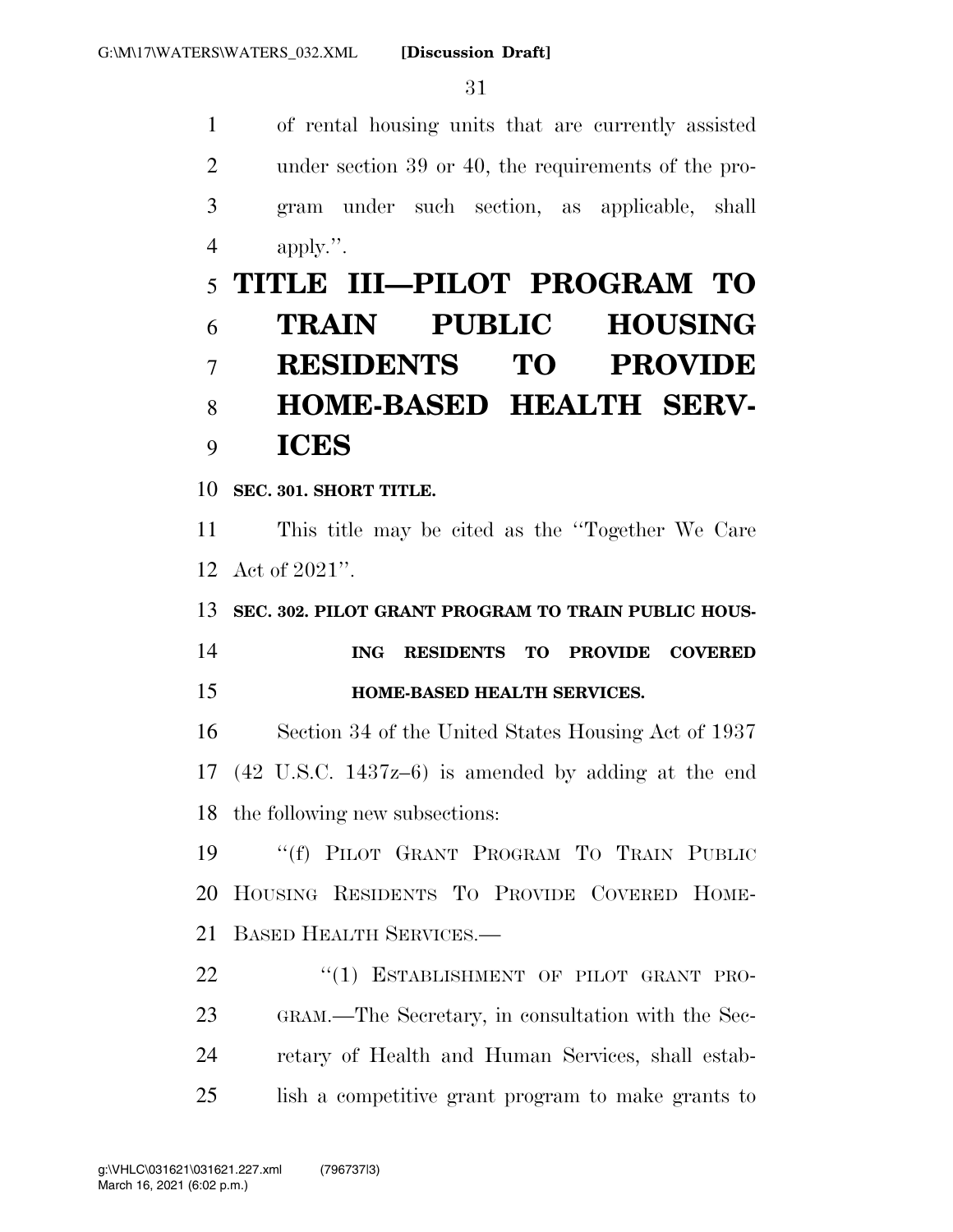| $\mathbf{1}$   | eligible entities under paragraph (2) for use for the |
|----------------|-------------------------------------------------------|
| $\overline{2}$ | training of public housing residents as home health   |
| 3              | aides and as providers of home-based health services  |
| $\overline{4}$ | (including as personal and home care aides) to en-    |
| 5              | able such residents to provide covered home-based     |
| 6              | health services to-                                   |
| 7              | $\lq\lq$ residents of public housing who are          |
| 8              | elderly or disabled, or both (including elderly       |
| 9              | and disabled veterans who are residents of pub-       |
| 10             | lic housing); and                                     |
| 11             | $\lq\lq$ subject to the criteria set forth pur-       |
| 12             | suant to paragraph (3), residents of federally-       |
| 13             | assisted rental housing who are elderly or dis-       |
| 14             | abled, or both.                                       |
| 15             | "(2) ELIGIBLE ENTITIES.—A grant under this            |
| 16             | subsection may be made only to an entity that—        |
| 17             | $\lq\lq(A)$ is a public housing agency or other       |
| 18             | unit of State or local government (including an       |
| 19             | agency of such unit), community health center,        |
| 20             | home care provider organization, faith-based or-      |
| 21             | ganization, labor organization, or other organi-      |
| 22             | zation determined to be qualified by the Sec-         |
| 23             | retary; and                                           |
| 24             | $\lq\lq$ demonstrates to the satisfaction of          |
| 25             | the Secretary that it has established, or pro-        |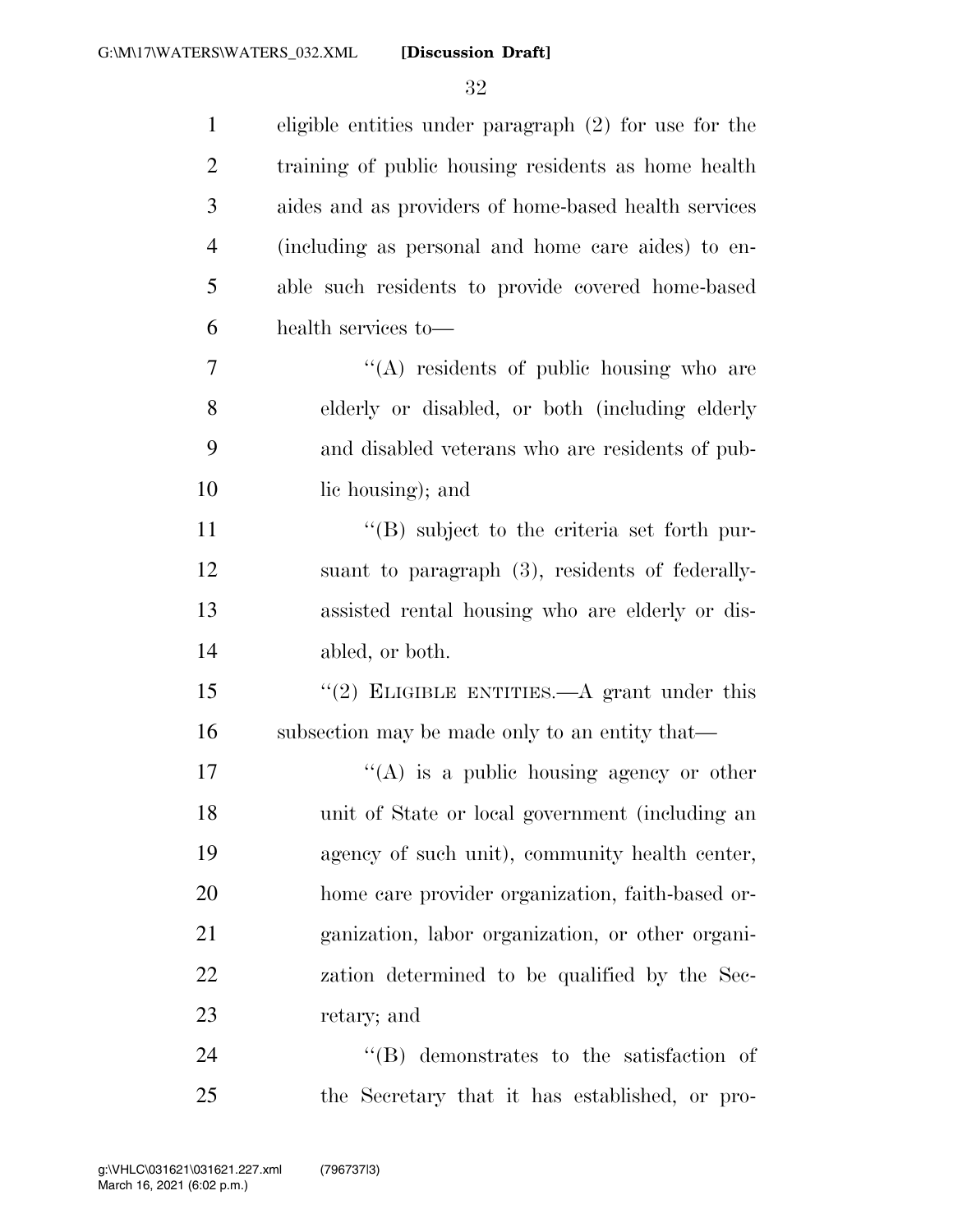vides such assurances that it will establish, an employment training program to train public housing residents to provide covered home- based health services that complies with regula-tions that the Secretary shall issue.

 ''(3) RESIDENTS OF FEDERALLY-ASSISTED RENTAL HOUSING.—The Secretary may set forth criteria under which an entity receiving funding under this subsection may train public housing resi- dents to provide covered home-based health services to elderly and disabled residents of federally-assisted rental housing.

 ''(4) APPLICATION.—To be eligible for a grant under this subsection an eligible entity under para- graph (2) shall submit to the Secretary an applica- tion at such time, in such manner, and containing such information as the Secretary shall require.

''(5) COMPETITIVE GRANT AWARDS.—

19 "(A) GENERAL CRITERIA FOR SELEC- TION.—The Secretary shall establish policies and procedures for reviewing and approving funding for eligible entities through a competi-23 tive process taking into consideration—

24 ''(i) with respect to the service area in which public housing residents trained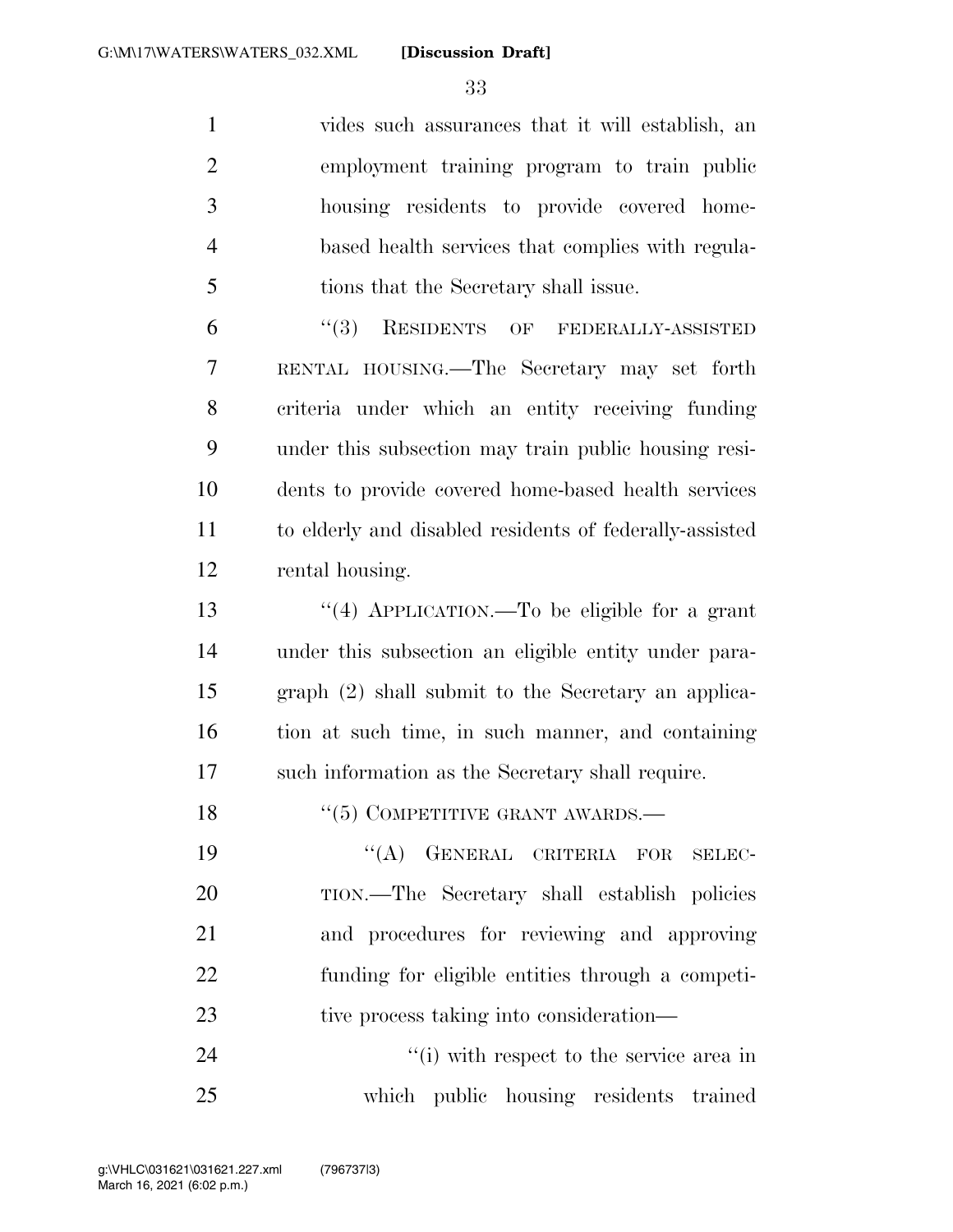| $\mathbf{1}$   | under an employment training program de-         |
|----------------|--------------------------------------------------|
| $\overline{2}$ | scribed in paragraph $(2)(B)$ will provide       |
| 3              | covered home-based health services—              |
| $\overline{4}$ | $\lq\lq$ (I) the percentage of residents         |
| 5              | age 62 and older;                                |
| 6              | "(II) the percentage of disabled                 |
| 7              | residents; and                                   |
| 8              | $\lq\lq$ (III) the percentage of unem-           |
| 9              | ployed or underemployed residents;               |
| 10             | "(ii) the ability of an eligible entity to       |
| 11             | provide training that leads to the provision     |
| 12             | of quality care;                                 |
| 13             | "(iii) the record of the quality of care         |
| 14             | of an eligible entity; and                       |
| 15             | "(iv) such other criteria as determined          |
| 16             | by the Secretary.                                |
| 17             | GEOGRAPHIC CONSIDERATION.-In<br>$\lq\lq (B)$     |
| 18             | awarding grants, the Secretary shall consider a  |
| 19             | geographic mix of a variety of eligible entities |
| 20             | so that the grant program will include at        |
| 21             | $least$ —                                        |
| 22             | "(i) one employment training program             |
| 23             | described in paragraph $(2)(B)$ that pri-        |
| 24             | marily serves an urban population;               |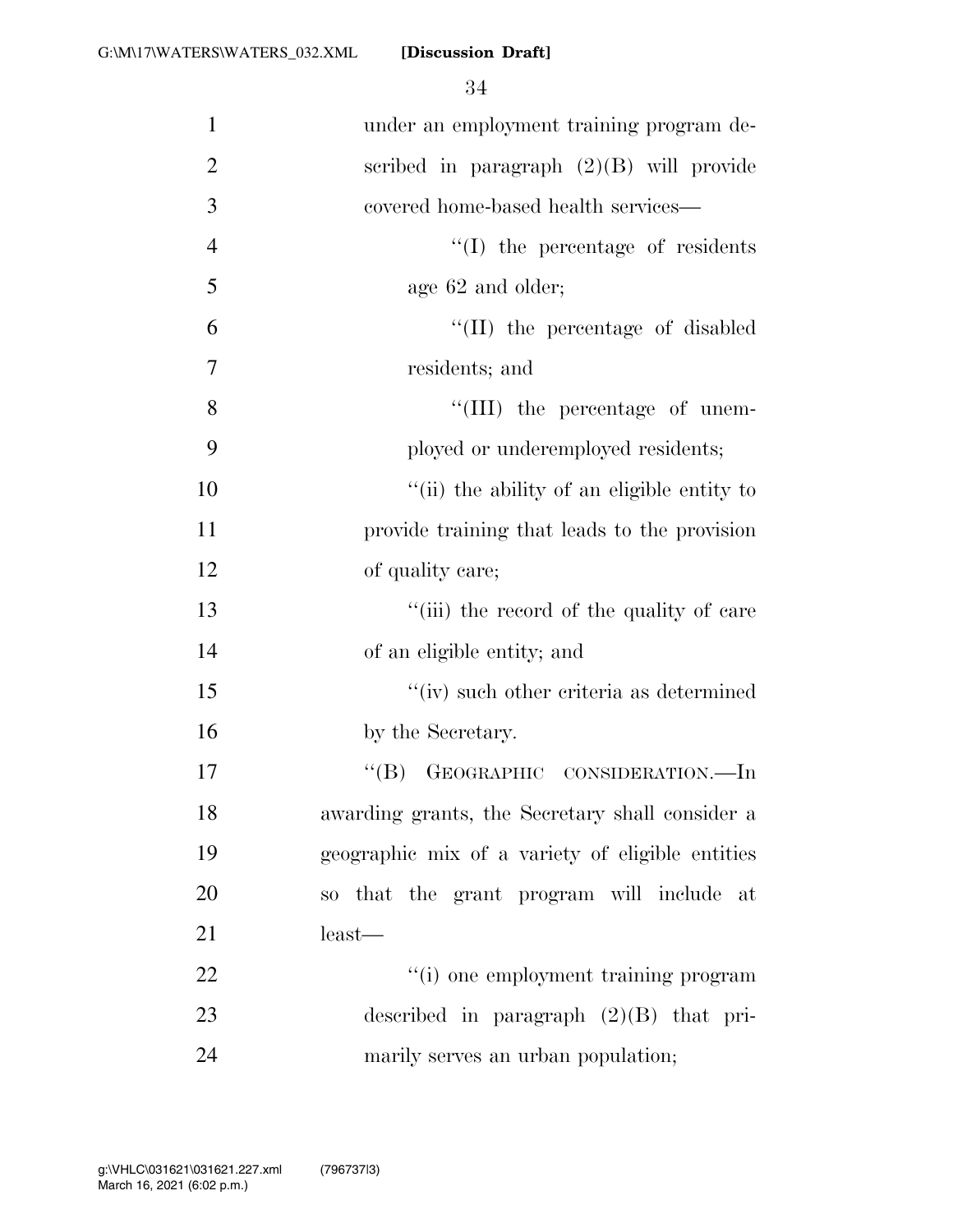| $\mathbf{1}$   | "(ii) one employment training pro-                     |
|----------------|--------------------------------------------------------|
| $\overline{2}$ | gram described in paragraph $(2)(B)$ that              |
| 3              | primarily serves a rural population;                   |
| $\overline{4}$ | "(iii) one employment training pro-                    |
| 5              | gram described in paragraph $(2)(B)$ that              |
| 6              | primarily serves an Indian population; and             |
| $\overline{7}$ | "(iv) one employment training pro-                     |
| 8              | gram described in paragraph $(2)(B)$ that              |
| 9              | primarily serves a population in the Com-              |
| 10             | monwealth of Puerto Rico, the United                   |
| 11             | States Virgin Islands, Guam, American                  |
| 12             | Samoa, or the Commonwealth of the                      |
| 13             | Northern Mariana Islands.                              |
| 14             | $\cdot\cdot$ (6) USE OF GRANT FUNDS.—An entity receiv- |
| 15             | ing funding under this subsection may use such         |
| 16             | funds-                                                 |
| 17             | $\lq\lq$ to establish (or maintain) and carry-         |
| 18             | out an employment training program to train            |
| 19             | public housing residents to provide covered            |
| 20             | home-based health care services to elderly and         |
| 21             | disabled public housing residents and elderly          |
| 22             | and disabled residents of federally-assisted rent-     |
| 23             | al housing;                                            |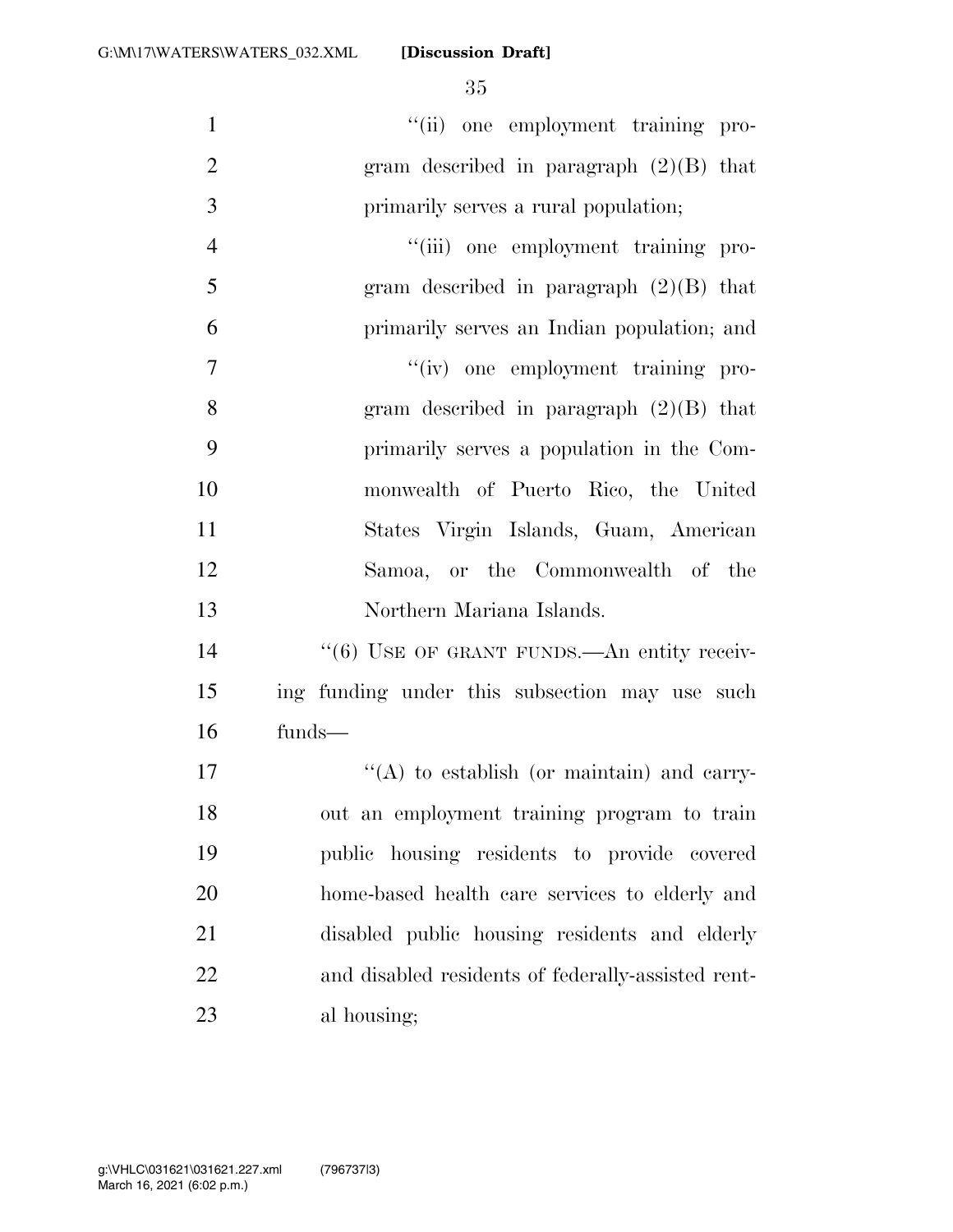| $\mathbf{1}$   | $\lq\lq$ for the transportation expenses of          |
|----------------|------------------------------------------------------|
| $\overline{2}$ | public housing residents in training under such      |
| 3              | an employment training program;                      |
| $\overline{4}$ | "(C) for the child care expenses of public           |
| 5              | housing residents in training under such an em-      |
| 6              | ployment training program;                           |
| 7              | $\lq\lq$ for the administrative expenses of          |
| 8              | carrying out such an employment training pro-        |
| 9              | gram; and                                            |
| 10             | "(E) for any other activity the Secretary            |
| 11             | determines appropriate.                              |
| 12             | "(7) REPORT TO CONGRESS.—Not later than              |
| 13             | 24 months after the date of the enactment of the     |
| 14             | Together We Care Act of 2021, the Secretary shall    |
| 15             | submit to Congress a report on the use and impact    |
| 16             | of the grant program established by this subsection. |
| 17             | The report shall include—                            |
| 18             | $(4)$ a review of the effectiveness of the           |
| 19             | program in—                                          |
| 20             | "(i) providing jobs for public housing               |
| 21             | residents;                                           |
| 22             | "(ii) meeting the unmet health and                   |
| 23             | long-term care needs of elderly and dis-             |
| 24             | abled residents of public housing and elder-         |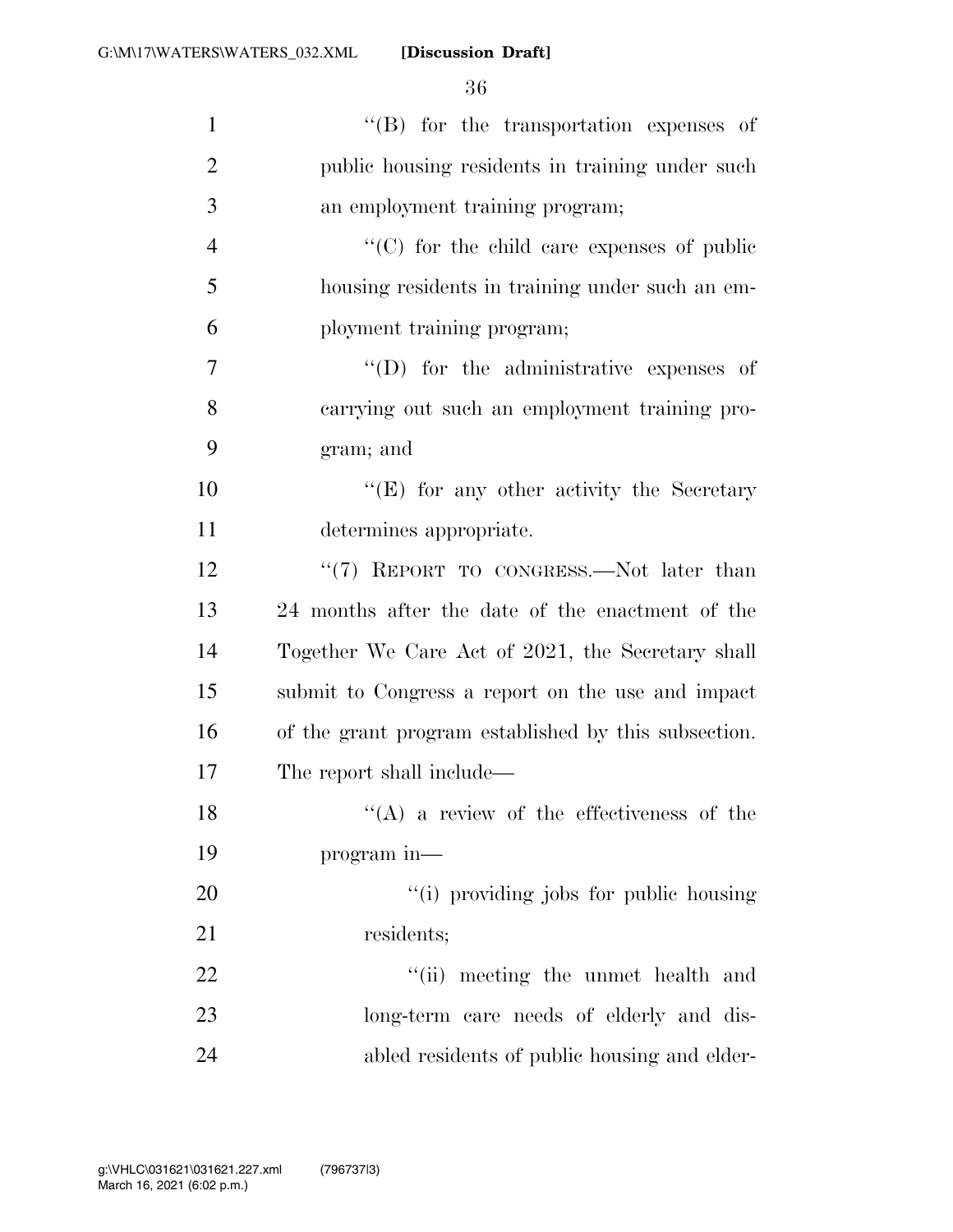| $\mathbf{1}$   | ly and disabled residents of federally-as-       |
|----------------|--------------------------------------------------|
| $\overline{2}$ | sisted rental housing; and                       |
| 3              | "(iii) enabling the provision of quality         |
| $\overline{4}$ | care; and                                        |
| 5              | "(B) any recommendations the Secretary           |
| 6              | determines appropriate regarding the grant pro-  |
| $\overline{7}$ | gram.                                            |
| 8              | $``(8)$ DEFINITIONS.—As used in this subsection, |
| 9              | subsection $(g)$ , and subsection $(h)$ :        |
| 10             | "(A) HOME-BASED HEALTH SERVICES.-                |
| 11             | The term 'home-based health services' means      |
| 12             | health care and long-term services provided to   |
| 13             | an individual in a place of residence used as    |
| 14             | such individual's home and includes—             |
| 15             | "(i) home health services described in           |
| 16             | section $1861(m)$ of the Social Security Act     |
| 17             | $(42 \text{ U.S.C. } 1395x(m));$                 |
| 18             | "(ii) personal care services described           |
| 19             | in section $1905(a)(24)$ of such Act $(42)$      |
| 20             | U.S.C. $1396d(a)(24)$ ; and                      |
| 21             | "(iii) home-based services which may             |
| 22             | be covered under a waiver under subsection       |
| 23             | (c) or (d) of section $1915$ of such Act $(42)$  |
| 24             | U.S.C. 1396n).                                   |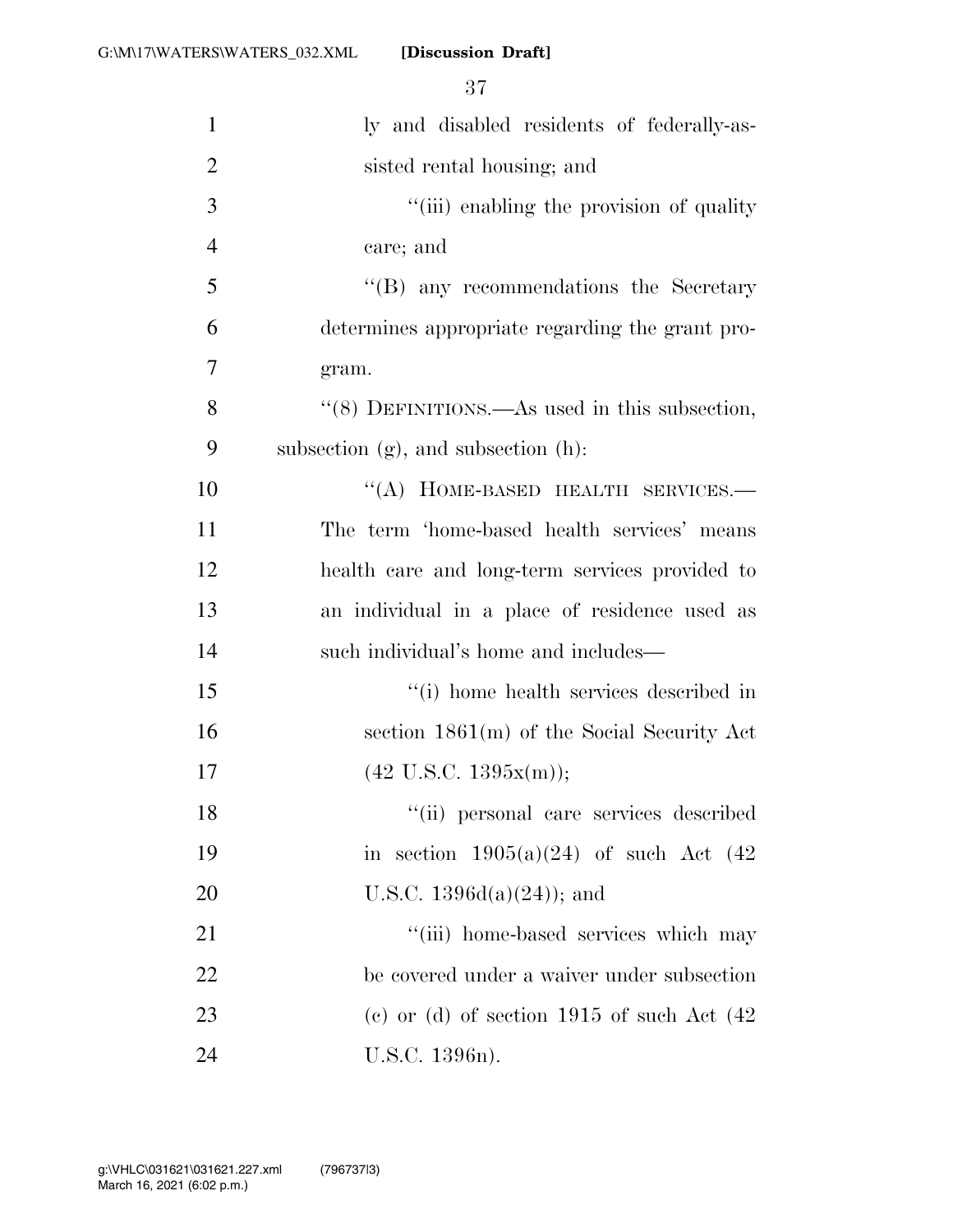| $\mathbf{1}$   | "(B) HOME HEALTH AIDE.—The term                         |
|----------------|---------------------------------------------------------|
| $\overline{2}$ | 'home health aide' has the meaning given the            |
| 3              | term in section $1891(a)(3)(E)$ of the Social Se-       |
| $\overline{4}$ | curity Act (42 U.S.C. 1395bbb(a)(3)(E)).                |
| 5              | "(C) $\text{CovERED}\text{.}-\text{The term}$ 'covered' |
| 6              | means, with respect to home-based health serv-          |
| 7              | ices, such services—                                    |
| 8              | "(i) for which medical assistance is                    |
| 9              | available under a State plan under title                |
| 10             | XIX of the Social Security Act; or                      |
| 11             | "(ii) for which financial assistance is                 |
| 12             | available under subsection (g).                         |
| 13             | $\lq\lq (D)$ FEDERALLY-ASSISTED<br><b>RENTAL</b>        |
| 14             | HOUSING.—The term 'federally-assisted rental            |
| 15             | housing' means—                                         |
| 16             | "(i) housing assisted under section                     |
| 17             | $202$ of the Housing Act of 1959 (12)                   |
| 18             | U.S.C. 1701q);                                          |
| 19             | "(ii) housing assisted under section                    |
| 20             | 515 of the Housing Act of 1949 (42)                     |
| 21             | U.S.C. 1485);                                           |
| 22             | "(iii) housing assisted under section 8                 |
| 23             | of the United States Housing Act of 1937                |
| 24             | (42 U.S.C. 1437f) (including project-based              |
| 25             | and tenant-based assistance);                           |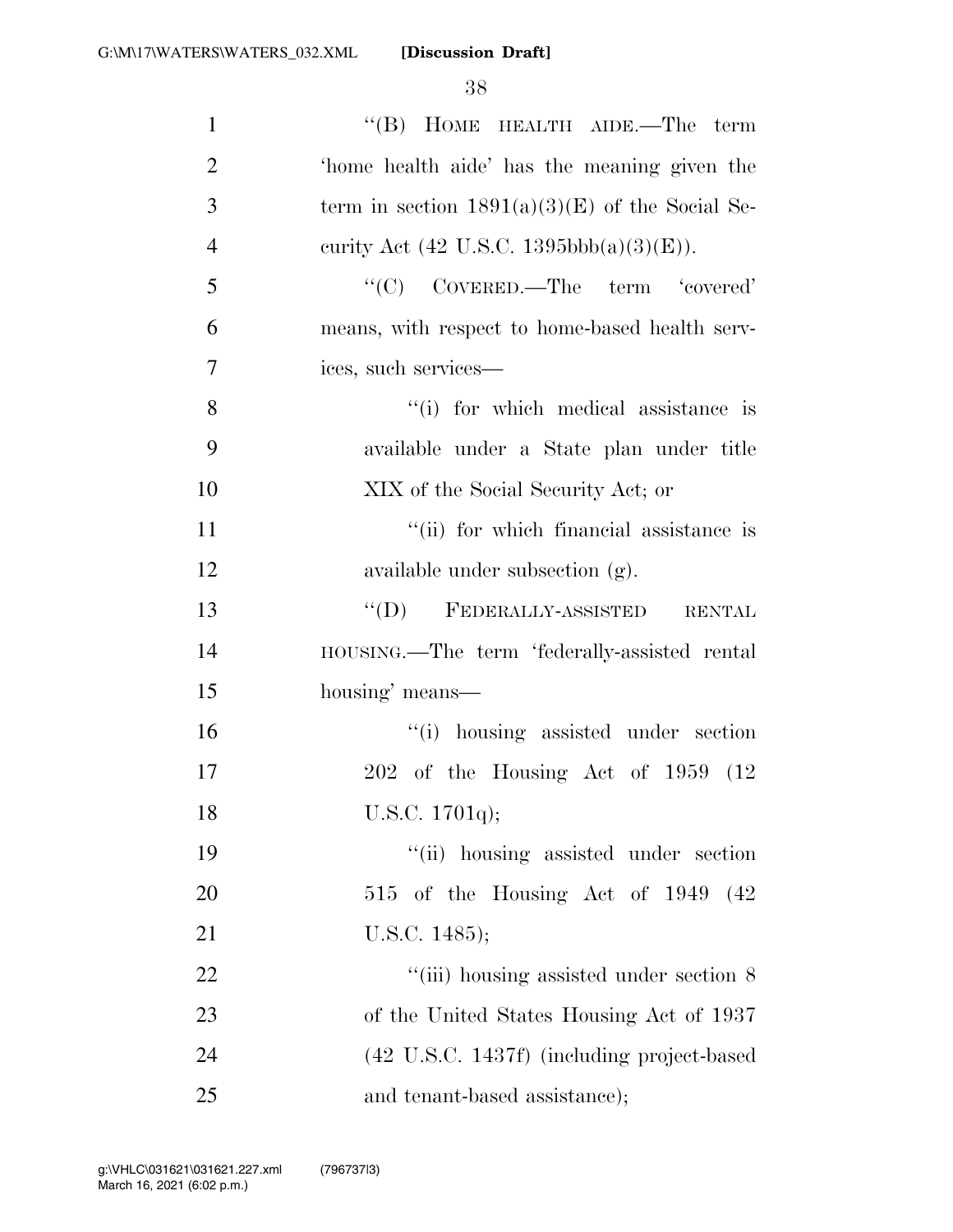| $\mathbf{1}$   | "(iv) housing assisted under the block               |
|----------------|------------------------------------------------------|
| $\overline{2}$ | grant program under the Native American              |
| $\mathfrak{Z}$ | Housing Assistance and Self-Determina-               |
| $\overline{4}$ | tion Act of 1996 (25 U.S.C. 4101 et seq.);           |
| 5              | $f'(v)$ housing financed by a mortgage               |
| 6              | insured under section $221(d)(3)$ of the Na-         |
| 7              | Housing $\det$ (12 U.S.C.<br>tional                  |
| 8              | $1715l(d)(3)$ or held by the Secretary, a            |
| 9              | State, or State agency; and                          |
| 10             | "(vi) housing assisted under section                 |
| 11             | 811 of the Cranston-Gonzalez National Af-            |
| 12             | fordable Housing Act (42 U.S.C. 8013).               |
| 13             | "(9) INAPPLICABILITY OF PREVIOUS<br>SUB-             |
| 14             | SECTIONS.—Subsections (a) through (e) shall not      |
| 15             | apply to this subsection, subsection (g), and sub-   |
| 16             | section (h).                                         |
| 17             | OF CONSTRUCTION.—This sub-<br>$``(10)$ RULE          |
| 18             | section and subsection (g) may not be construed as   |
| 19             | affecting any requirement under State law for train- |
| 20             | ing, licensure, or any other certification as a home |
| 21             | health aide or as a provider of any home-based       |
| 22             | health service under this subsection and subsection  |
| 23             | (g).                                                 |
| 24             | "(11) REGULATIONS.—Not later than $6$ months         |
| 25             | after the date of enactment of the Together We Care  |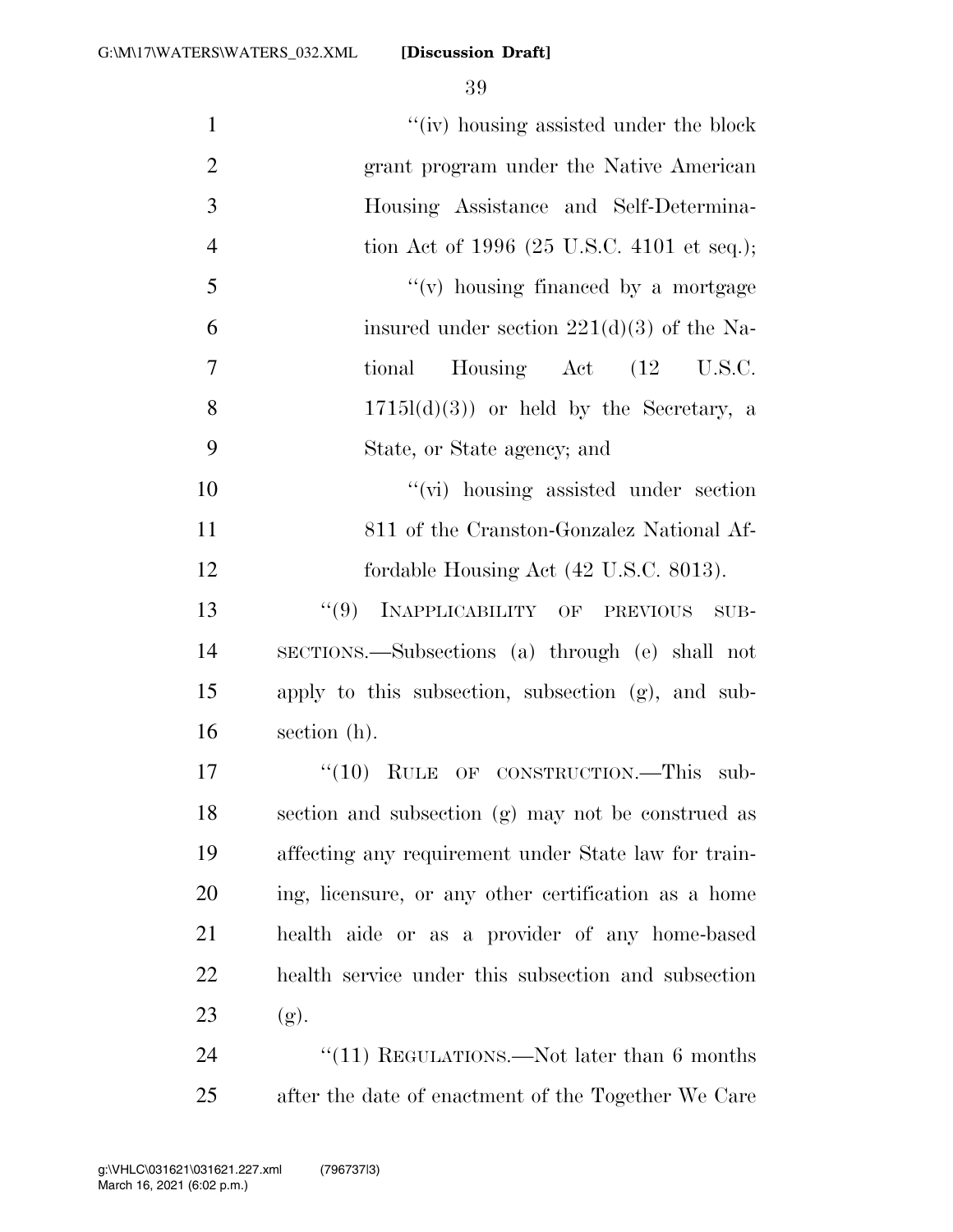Act of 2021, the Secretary shall issue regulations to carry out this subsection.

3 "(12) AUTHORIZATION OF APPROPRIATIONS.— There are authorized to be appropriated \$2,500,000 for each of the fiscal years 2022, 2019, and 2020, for grants under this subsection.

 ''(g) FINANCIAL ASSISTANCE FOR HOME-BASED HEALTH SERVICES IN CERTAIN JURISDICTIONS.—

9 "(1) FINANCIAL ASSISTANCE.—The Secretary, in consultation with the Secretary of Health and Human Services, may provide financial assistance under this subsection to entities receiving grant funds under the pilot program established under subsection (f) that provide training for public hous- ing residents as home health aides and as providers of home-based health services and provide (or pay for) such services for use only for their costs in pro-viding (or paying for) such services to—

 $((A)$  residents of public housing who are elderly or disabled, or both (including elderly or disabled veterans who are residents of public housing); or

23 ''(B) at the discretion of the Secretary, residents of federally-assisted rental housing who are elderly or disabled, or both.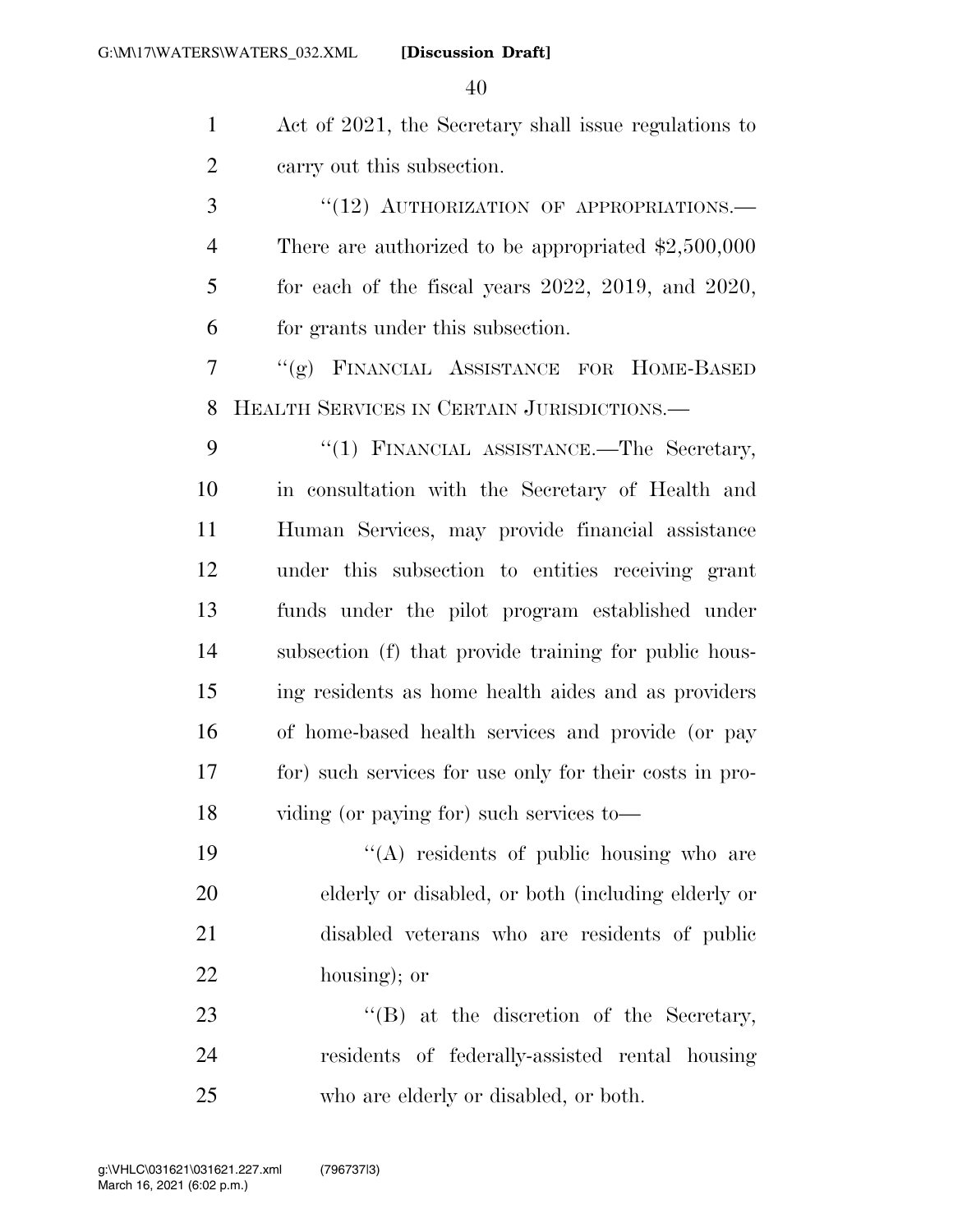| $\mathbf{1}$   | $"(2)$ REQUIREMENTS.—                             |
|----------------|---------------------------------------------------|
| $\overline{2}$ | "(A) LOCATION.—Assistance under para-             |
| 3              | graph (1) may be provided only for services fur-  |
| $\overline{4}$ | nished in locations in which medical assistance   |
| 5              | for home-based health services is not available   |
| 6              | under a State plan under title XIX of the So-     |
| $\overline{7}$ | cial Security Act.                                |
| 8              | "(B) TRAINED PUBLIC HOUSING<br>RESI-              |
| 9              | DENTS.—Assistance under paragraph (1) may         |
| 10             | be used only for costs of services described in   |
| 11             | paragraph (1) that are provided by public hous-   |
| 12             | ing residents trained by an entity receiving      |
| 13             | grant funds under the pilot program established   |
| 14             | under subsection (f).                             |
| 15             | "(3) ELIGIBILITY.—To be eligible for financial    |
| 16             | assistance under this subsection an entity shall— |
| 17             | $\cdot$ (A) provide such assurances as the Sec-   |
| 18             | retary shall require that it will use the funds   |
| 19             | only as provided in paragraphs $(1)$ and $(2)$ ;  |
| 20             | "(B) submit to the Secretary an applica-          |
| 21             | tion at such time, in such manner, and con-       |
| 22             | taining such information as the Secretary re-     |
| 23             | quires; and                                       |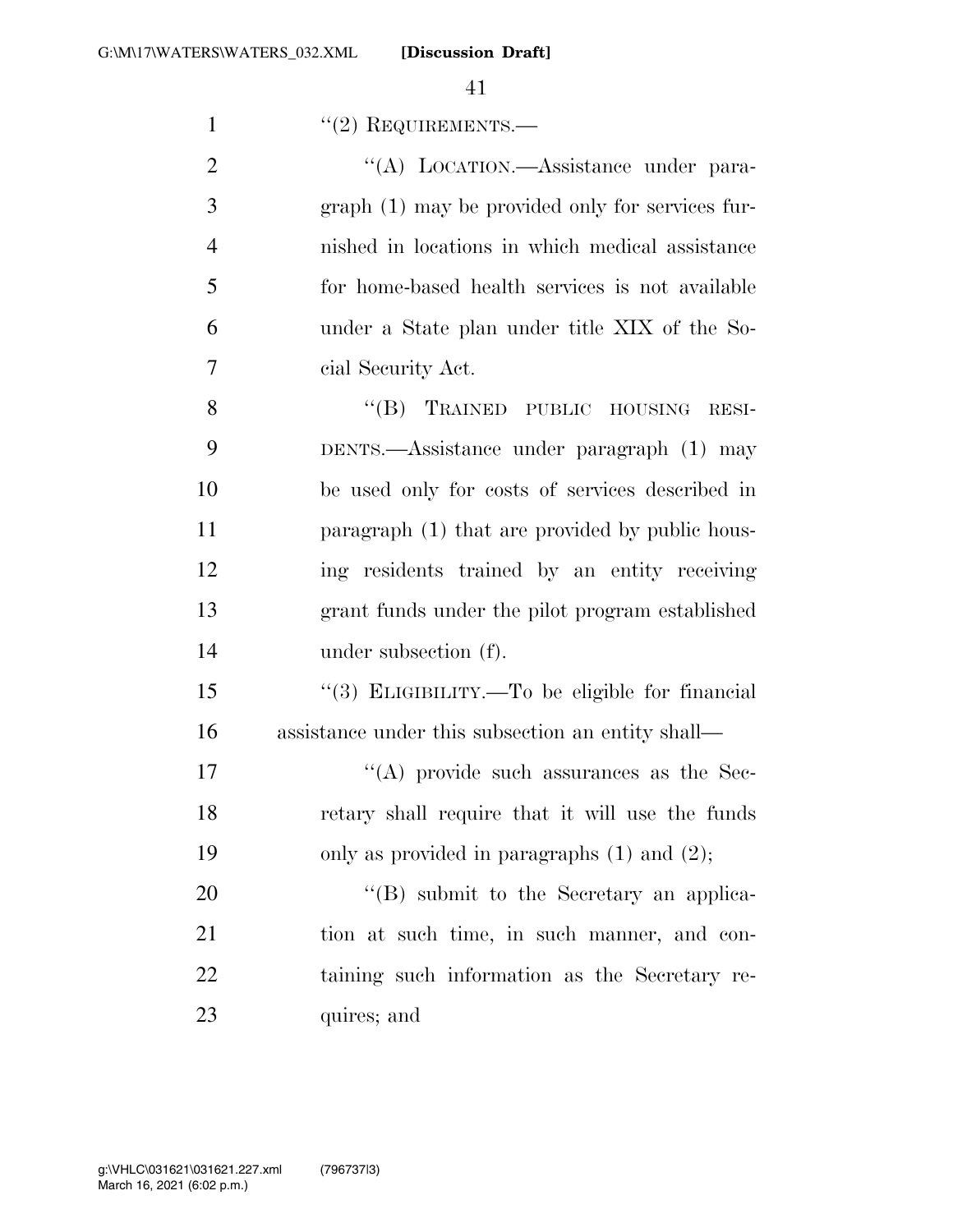''(C) comply with such other terms and conditions as the Secretary shall establish to carry out this subsection.

4 "(4) AUTHORIZATION OF APPROPRIATIONS. There are authorized to be appropriated \$2,500,000 for each of the fiscal years 2022, 2023, and 2024, for financial assistance under this subsection.

8 "(h) IMPACT OF INCOME ON ELIGIBILITY FOR HOUS- ING BENEFITS.—For any resident of public housing who is trained as a home health aide or as a provider of home- based health services pursuant to the program under sub- section (f), any income received by such resident for pro- viding covered home-based health services shall apply to- wards eligibility for benefits under Federal housing pro-grams as follows:

 ''(1) No income received shall apply for the 12 months after the completion of the training of such resident.

 $\frac{1}{2}$  Twenty-five percent of income received shall apply for the period that is 12 to 24 months after the completion of the training of such resident. 22 ''(3) Fifty percent of income received shall apply for the period that is 24 to 36 months after

the completion of the training of such resident.